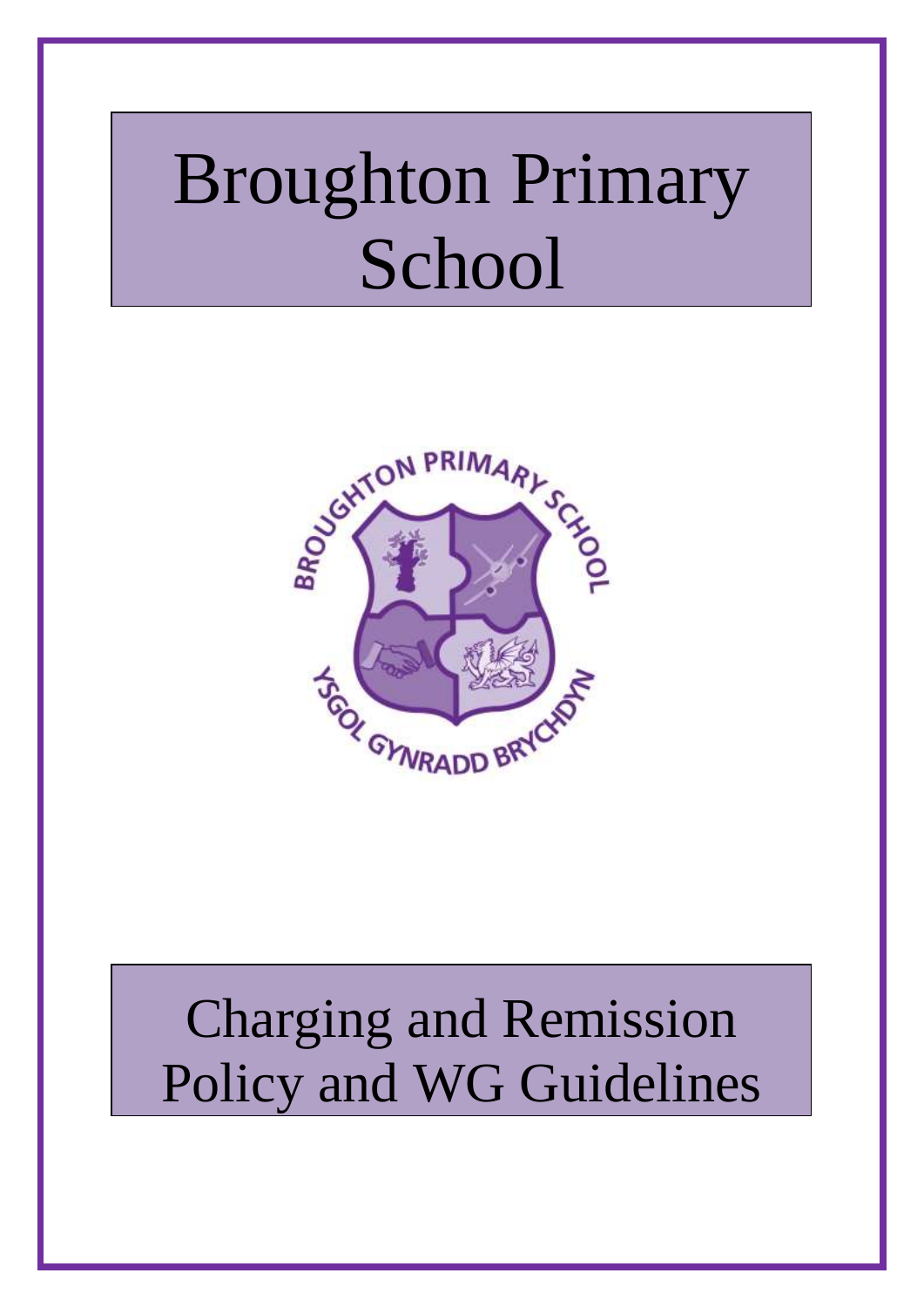#### **Broughton primary School**

#### **Charging and Remission Policy**

The Policy is agreed by the Governing Body and published in the prospectus is as follows;

- · The school will endeavour to support curriculum related visits by raising funds either in part or in total to cover the cost of transportation.
- · To ask for voluntary contributions to cover the cost of each outing.
- · Contributions are voluntary.
- · All parents who wish their children to be involved will be included.
- · If 80% of the cost of the outing is not received, the outing will not go ahead.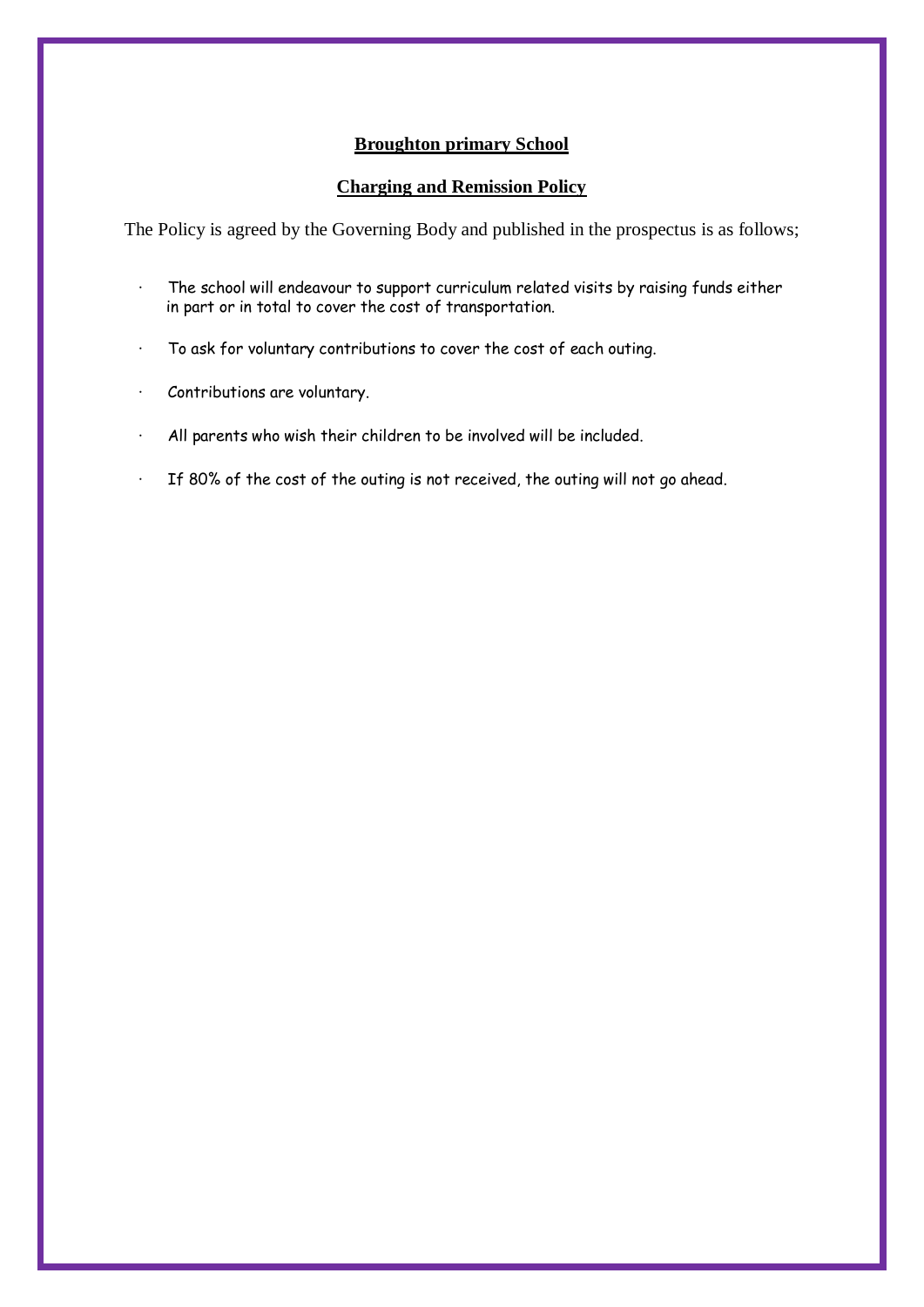# **Charging for School Activities**

- **Audience** Governing bodies and head teachers of maintained schools in Wales; local authorities; teaching and other unions, diocesan authorities, Citizens Advice Cymru, equality and disability organisations, and other national and local bodies concerned with education in Wales.
- **Overview** This document provides non-statutory guidance for governing bodies and head teachers about policies on charging and remission for school activities and school visits.
- **Action required** Governing bodies and head teachers to have regard to this non-statutory guidance on issues relating to charging and remission for school activities and school visits.
- **Further Information** Education and Skills Schools Management and Effectiveness Division Department for Welsh Government Cathays Park Cardiff CF10 3NQ

Tel: 029 2082 6088

**Related Documents** Copies can be found on the Welsh Government website at:

[http://wales.gov.uk/topics/educationandskills/schoolshome/fundingsc](http://wales.gov.uk/topics/educationandskills/schoolshome/fundingschools/schoolfunding/chargingforschoolactivities/?skip=1&lang=en) [hools/schoolfunding/chargingforschoolactivities/?skip=1&lang=en](http://wales.gov.uk/topics/educationandskills/schoolshome/fundingschools/schoolfunding/chargingforschoolactivities/?skip=1&lang=en)

School Funding [http://wales.gov.uk/topics/educationandskills/schoolshome/fundingsc](http://wales.gov.uk/topics/educationandskills/schoolshome/fundingschools/schoolfunding/?lang=en) [hools/schoolfunding/?lang=en](http://wales.gov.uk/topics/educationandskills/schoolshome/fundingschools/schoolfunding/?lang=en)

School Governors Guide to the Law (2009) [http://wales.gov.uk/topics/educationandskills/schoolshome/schoolfun](http://wales.gov.uk/topics/educationandskills/schoolshome/schoolfundingandplanning/schoolgov/schoolgovguide/?lang=en) [dingandplanning/schoolgov/schoolgovguide/?lang=en](http://wales.gov.uk/topics/educationandskills/schoolshome/schoolfundingandplanning/schoolgov/schoolgovguide/?lang=en)

SECTION 560 of THE EDUCATION ACT 1996

SECTIONS 449-462 of THE EDUCATION ACT 1996

Part V1 of IMMIGRATION AND ASYLUM ACT 1999

Regulation 4A(a) of the Education (Pupil Registration) Regulations 1995 (as amended 2001)

Section 19 of the Transport Act 1985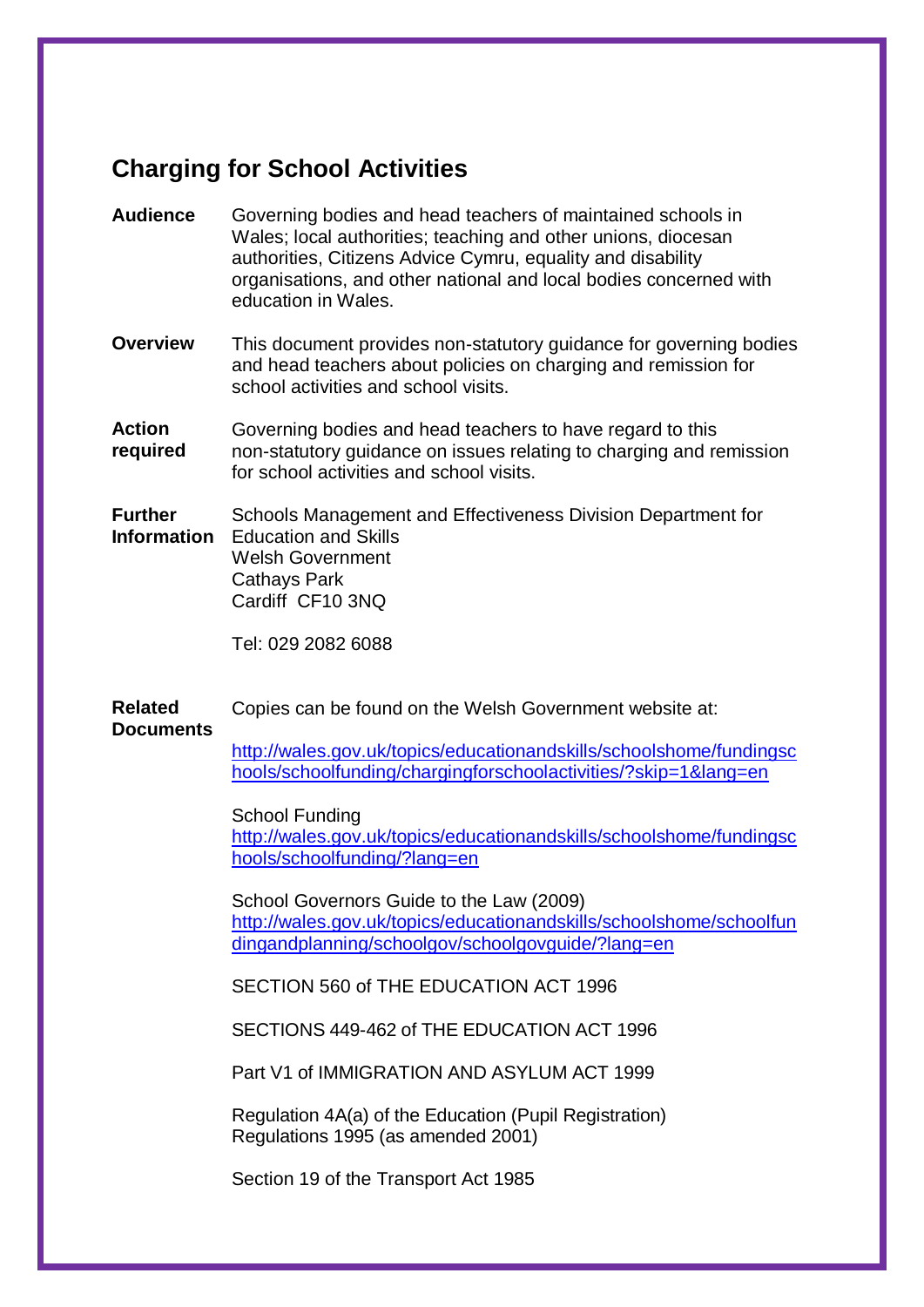Welsh Statutory Instrument 2003 No. 860 (W.107)

The Education (Remission of Charges Relating to Residential Trips) (Wales) Regulations 2003

Tax Credits Act 2002

Part 6 of the Immigration and Asylum Act 1999

The Education (Remission of Charges Relating to Residential Trips)(Wales)(Amendment) Regulations 2011

The Education (Remission of Charges Relating to Residential Trips)(Wales)(Amendment) Regulations 2013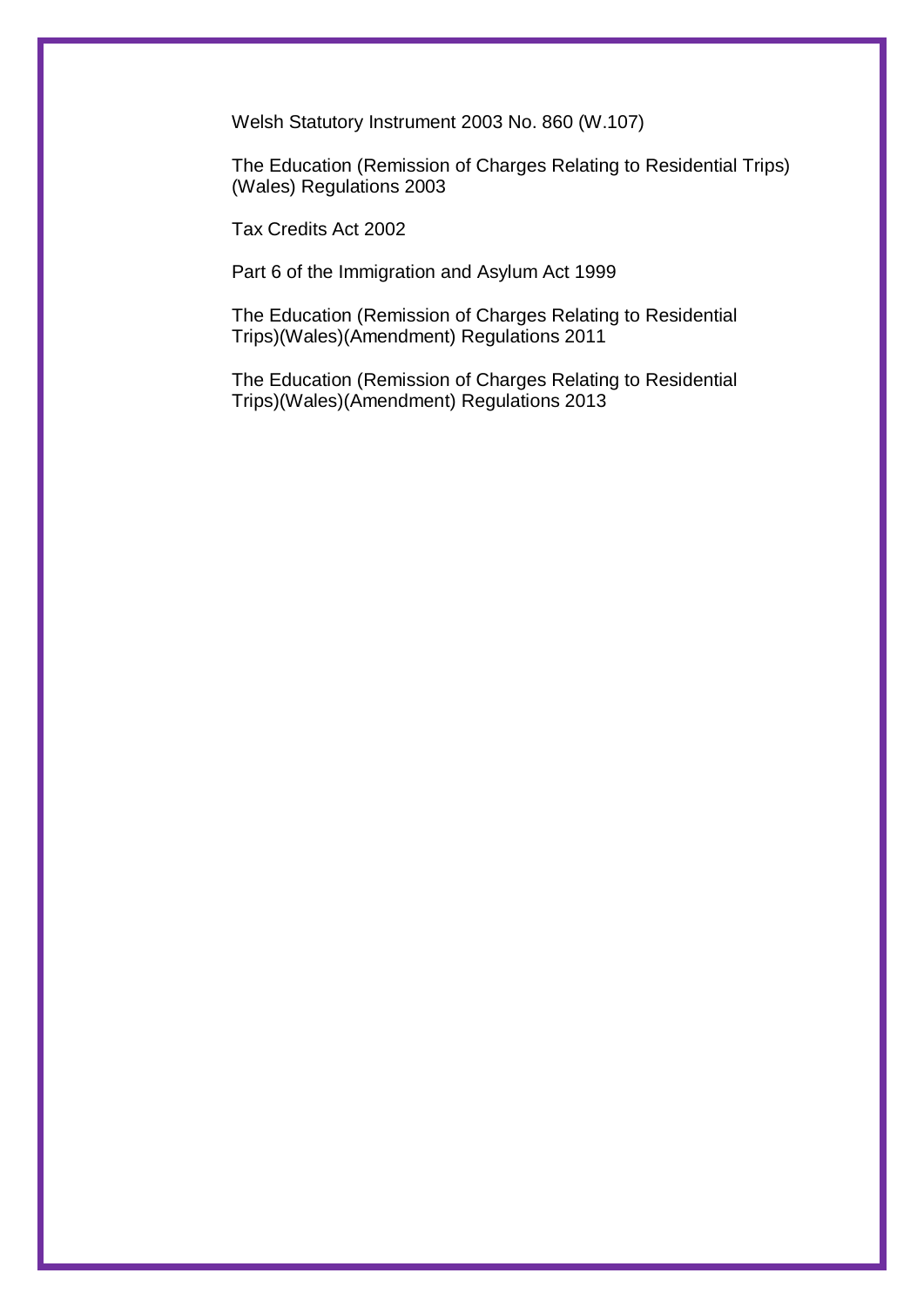# **Contents**

|                                                                | Page            |
|----------------------------------------------------------------|-----------------|
| Summary                                                        | $\mathbf 1$     |
| Introduction                                                   | $\overline{2}$  |
| <b>Legal Context</b>                                           | $\overline{2}$  |
| <b>Charging and Remission Policies</b>                         | $\overline{2}$  |
| Education                                                      | 3               |
| Education partly during school hours                           | 3               |
| <b>Optional Extras</b>                                         | $\overline{4}$  |
| Transport                                                      | 5               |
| <b>Musical Instrument Tuition</b>                              | 5               |
| <b>School Visits</b>                                           | $6\phantom{1}6$ |
| <b>Asking Parents for Voluntary Contributions</b>              | $\overline{7}$  |
| <b>Child Poverty</b>                                           | 8               |
| Activities not run by school or LA                             | 8               |
| <b>School Minibuses</b>                                        | $9\,$           |
| Supplementary Information                                      | $9\,$           |
| Frequently Asked Questions, Model Procedure and Sample Letters | 9               |
| Annex 1: Frequently Asked Questions                            | 11              |
| Annex 2: Model Procedure                                       | 13              |
| Annex 3: Sample Letters                                        | 17              |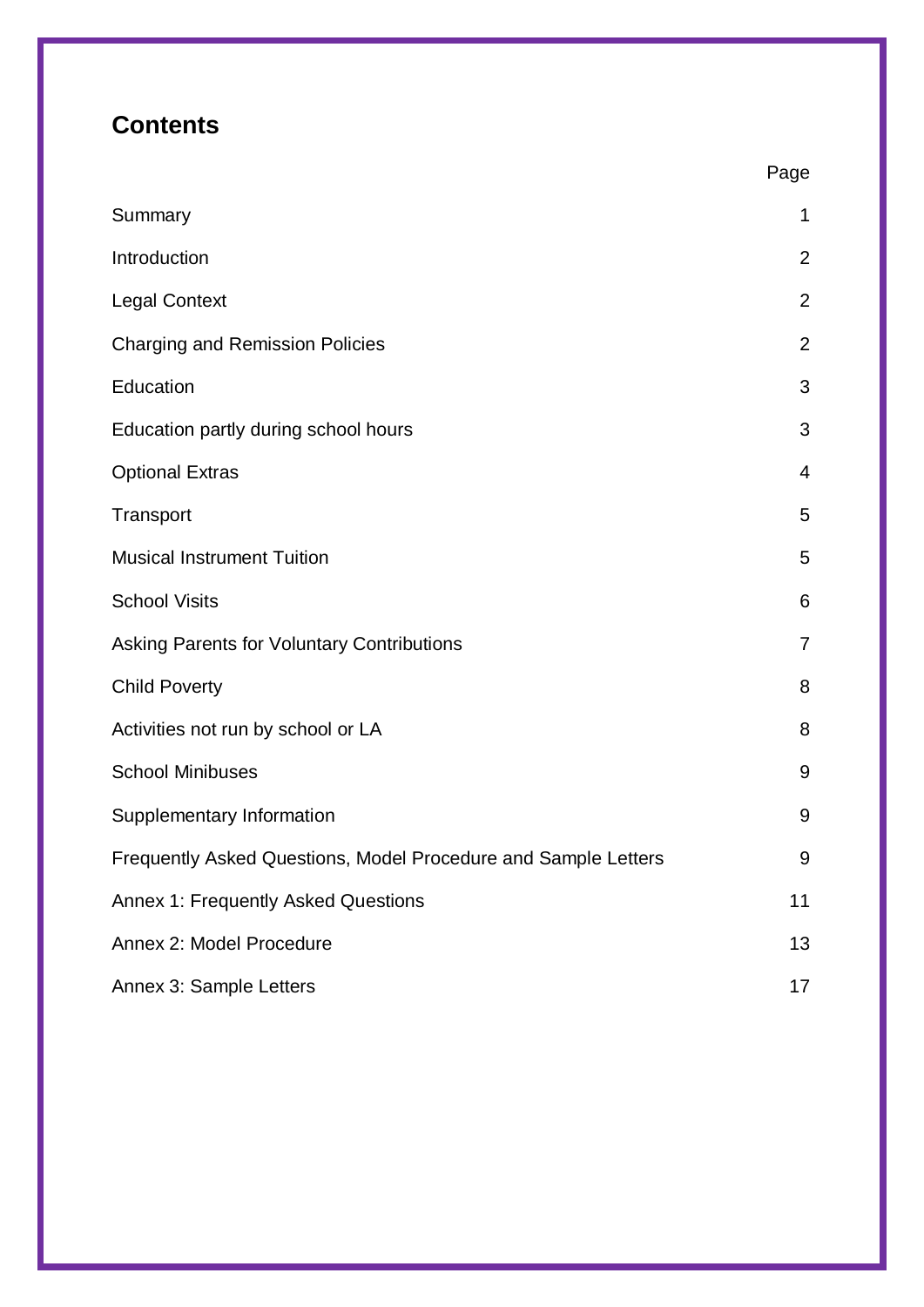# **Guidance for Governing Bodies on Charging for School Activities**

# **Summary**

This non-statutory guidance is aimed at helping governing bodies and head teachers of maintained schools set out their policies on charging and remission for school activities and school visits. It focuses on:

- school activities that governing bodies and local authorities can/cannot charge for, including transport, music tuition, residential visits and 'optional extras';
- asking parents or carers for voluntary contributions;
- charging and remission policies;
- activities not run by the school or local authority; and
- charges for using school minibuses.

The guidance also sets out the support available to parents on low incomes and in receipt of benefits when being asked for contributions towards the costs of school visits.

This guidance is not legal advice and is not a substitute for governing bodies and local authorities seeking independent legal advice.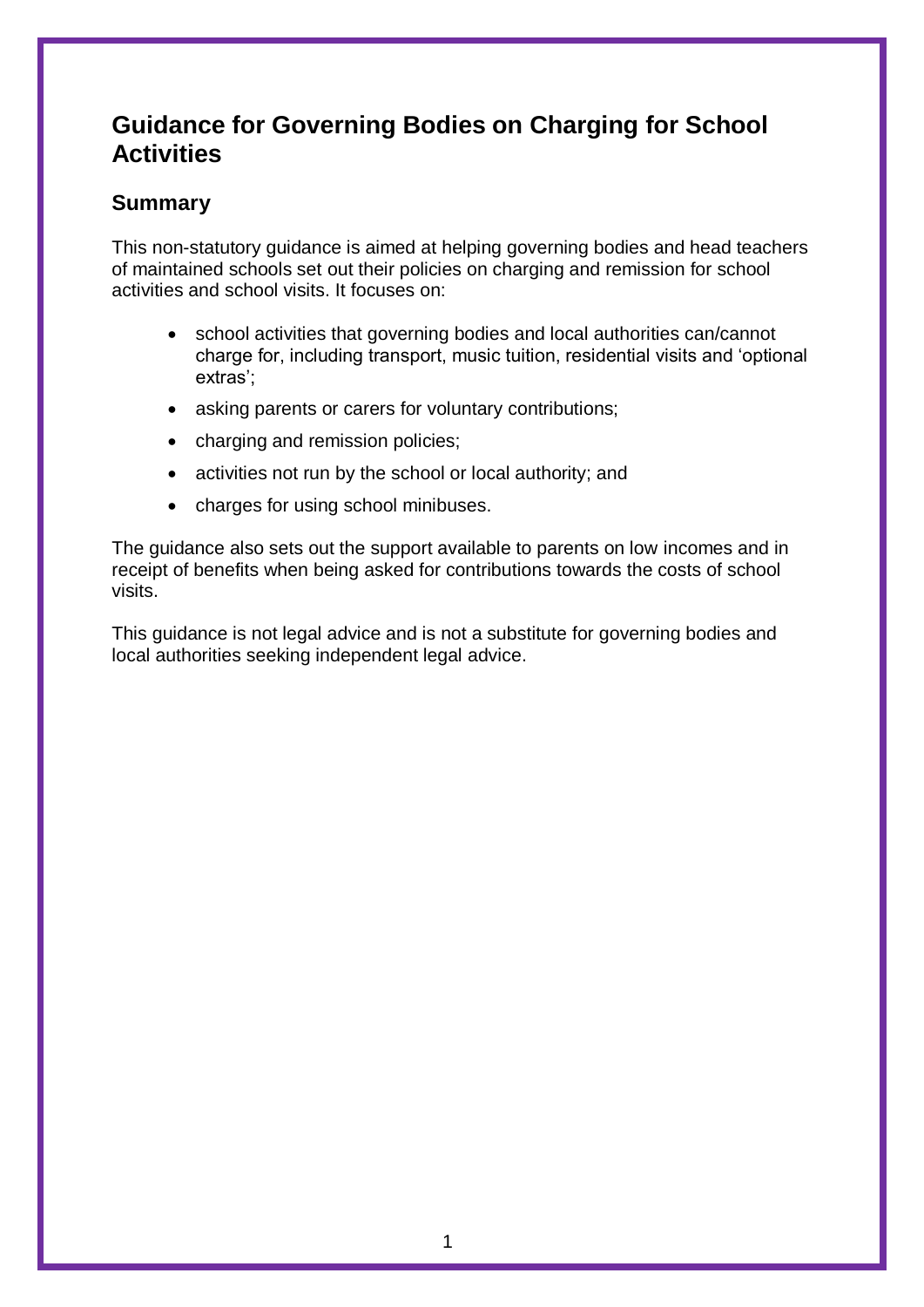# **Charging for School Activities**

# **1. Introduction**

The purpose of this non-statutory guidance is to help head teachers and governing bodies to set out their policies on charging and remission for school activities and school visits. This guidance document provides a policy view from the Welsh Government. However, it is not legal advice, nor is it a substitute for the reader seeking their own legal advice. Examples are provided throughout the text to illustrate points. Frequently asked questions, a model procedure which governing bodies may choose to adopt, and template letters are provided in the Annexes.

# **2. Legal Context**

Sections 449-462 of the Education Act 1996 ("the 1996 Act") set out the law regarding what charges can and cannot be made for activities in schools maintained by local authorities in Wales. The 1996 Act prescribes what activities governing bodies may and may not charge for when taking place during or outside of school hours, including residential activities. The 1996 Act also requires that every governing body and local authority in Wales should have charging and remissions policies in place and review them.

# **3. Charging and Remission Policies**

3.1 A governing body may not charge parents for anything unless it has adopted charging and remissions policies.

3.2 The charging policy must give details of the circumstances in which the school will charge parents and in what circumstances it may ask for voluntary contributions. The remissions policy must also explain any circumstances in which the school will wholly, or partially, waive a charge.

3.3 The charging policy should list every activity that may be charged for and explain when charges will be made. It should provide clear information for parents about how a charge will be worked out and who might qualify for help with the cost or not have to pay at all.

3.4 The governing body should make sure that parents are aware of the charging and remissions policies. This can be done by placing them on a school website or publishing them in the school prospectus or annual report to parents.

3.5 Governing body and local authority policies may differ as long as they are lawful.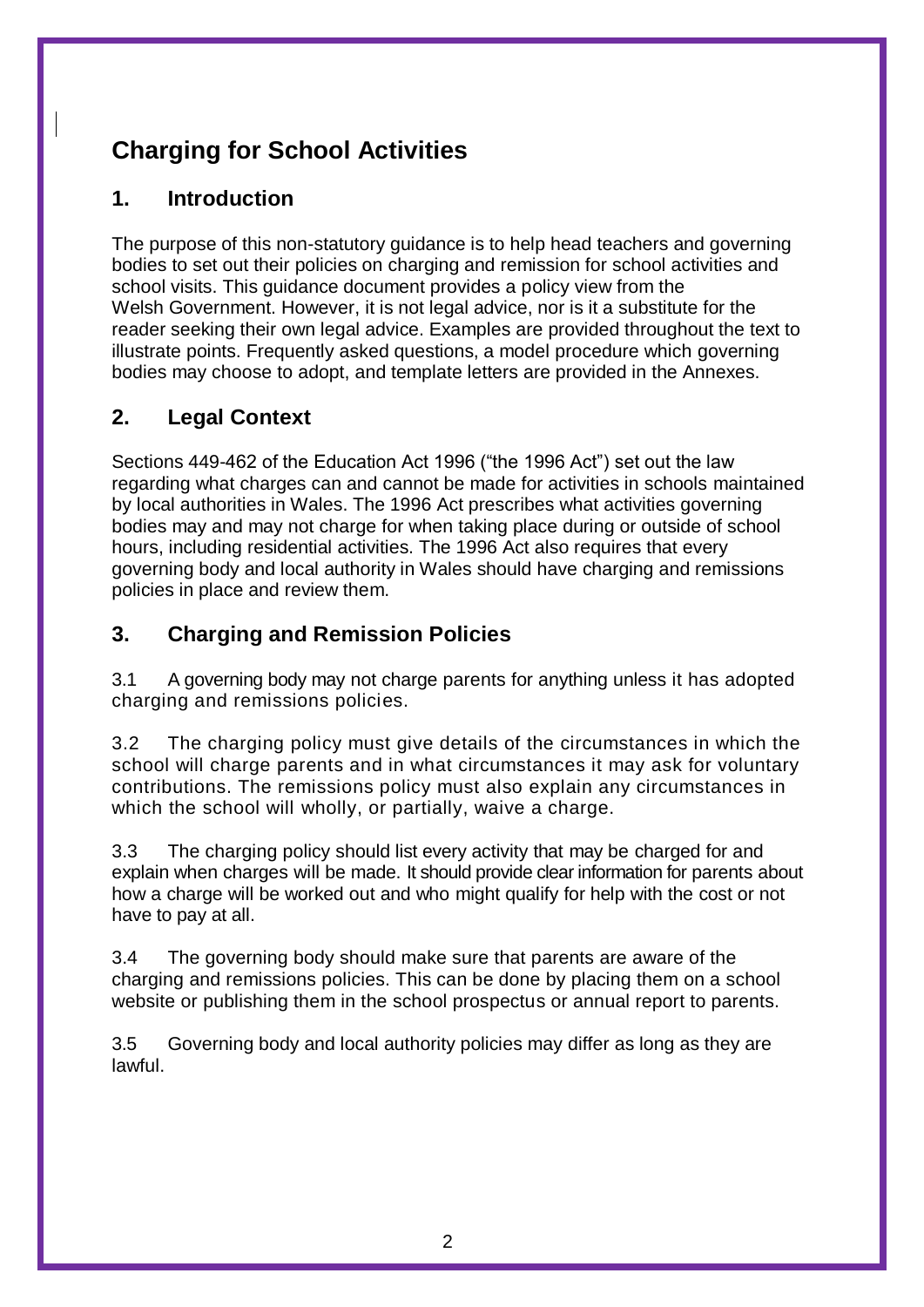# **4. Education**

- 4.1 School governing bodies and local authorities **may not** charge for:
	- an admission application or admission to any maintained school for children of compulsory school age;
	- education provided during school hours (including the supply of any materials, books, instruments or other equipment);
	- education provided outside school hours if it is part of the National Curriculum, or part of a syllabus for a prescribed public examination that the pupil is being prepared for at the school, or for education or activities that secure the school's duty to provide religious education;
	- tuition for pupils learning to play musical instruments if the tuition is required as part of the National Curriculum, or part of a syllabus for a prescribed public examination that the pupil is being prepared for at the school, or it is part of the school's duty to provide religious education;
	- entry for a prescribed public examination, if the pupil has been prepared for it at the school or for examination re-sit(s) if the pupil is being prepared for the re-sit(s) at the school; or
	- any cost or charge associated with preparing a pupil for an examination.
- 4.2 Schools and local authorities **may** charge for:
	- any materials, books, instruments, or equipment, where the child's parent wishes for him/her or the child to own them;
	- optional extras (see paragraph 6); and
	- music tuition, in limited circumstances (see paragraph 8).

# **5. Education partly during school hours**

5.1 If an activity happens, including "connected travelling time", partly during and partly outside school hours it counts as taking place entirely in school hours if at least 50% of it takes place in school hours. No charge may be made in such circumstances. "Connected travelling time" means time spent during school hours by the children taking part in the educational activity in question in getting to or from the place where the activity takes place.

5.2 Parents can only be charged for activities that happen outside school hours when these activities are not a part of the National Curriculum, not part of a syllabus for a prescribed public examination that the pupil is being prepared for at the school, and not part of religious education.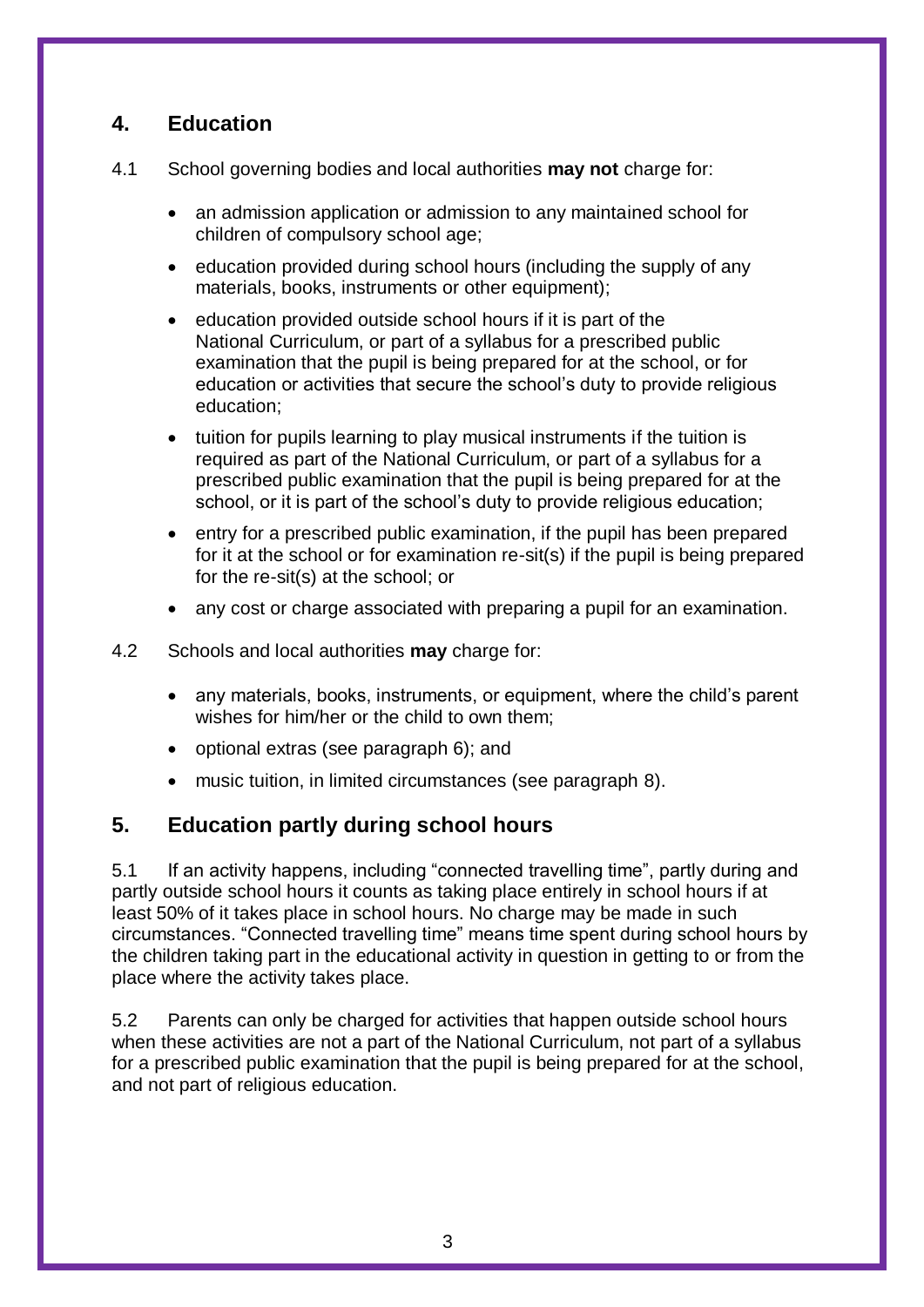# **Example of educational activity during school hours**

5.3 A long-distance trip might involve much travel before and after normal school hours, but if the time spent at the destination fell mainly within school hours, the trip would count as happening in school time and no charge could be made.

#### **Example of educational activity outside school hours**

5.4 A trip that involved leaving school an hour or so earlier than usual in the afternoon, but then went on until quite late in the evening, would be classified as taking place outside school time. Charges would then be allowed, but only if the activities are not a part of the National Curriculum, not part of a syllabus for a prescribed public examination that the pupil is being prepared for at the school, and not part of religious education.

# **6. Optional Extras**

6.1 Charges may be made for other activities that are known as 'optional extras'. It is up to the local authority or governing body providing the activities to decide whether to make a charge. Optional extras are:

- education provided outside of school time that is not:
	- a) part of the National Curriculum;
	- b) part of a syllabus for a prescribed public examination that the pupil is being prepared for at the school; or
	- c) part of religious education.

(For example, a skiing holiday during the school holidays or an evening visit to the theatre, providing that the performance was not part of the National Curriculum, would be classed as optional extras.)

- transport that is not required to take the pupil to school or to other premises where the local authority/governing body have arranged for the pupil to be provided with education; and
- board and lodging for a pupil on a residential visit;
- materials used in practical subjects and project assignments provided parents have agreed in advance that they or the pupil wish to keep the finished product e.g. ingredients or materials;
- examination entry fee(s) if the registered pupil has not been prepared for the examination(s) at the school;
- an examination that the school has arranged for pupil to take but does not appear on a prescribed list.

Charges may also be made if a pupil fails without good reason to complete the requirements of any public prescribed examination where the governing body or local authority originally paid or agreed to pay the entry fee.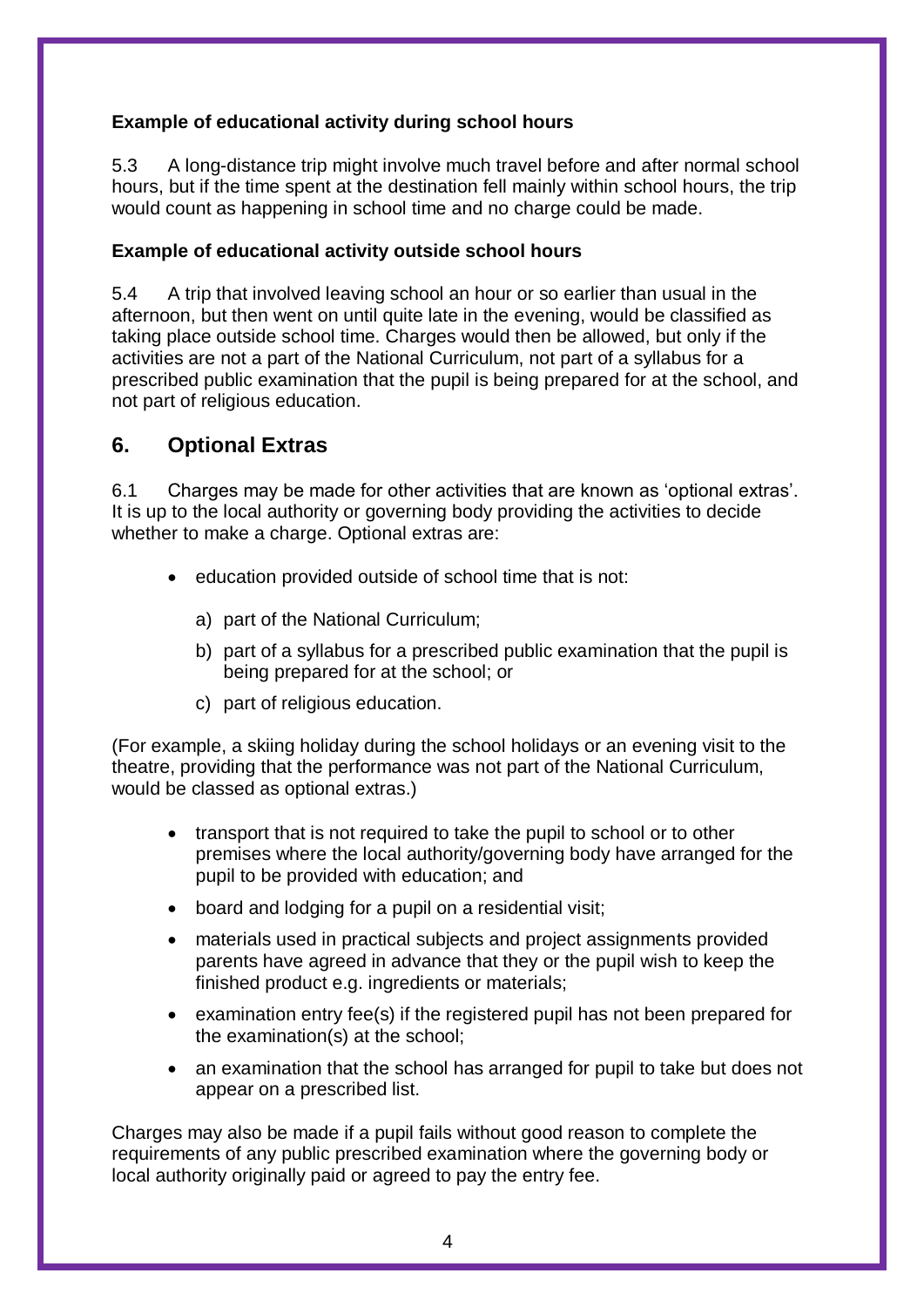6.2 In calculating the cost of optional extras an amount may be included in relation to:

- any materials, books, instruments, or equipment provided in connection with the optional extra:
- non-teaching staff;
- teaching staff engaged under contracts for services purely to provide an optional extra, this includes supply teachers engaged specifically to provide the optional extra; and
- the cost, or a proportion of the costs, for teaching staff employed to provide tuition in singing or playing a musical instrument, where the tuition is an optional extra.

6.3 Any charge made in respect of individual pupils must not exceed the actual cost of providing the optional extra activity, divided equally by the number of pupils participating. It must not therefore include an element of subsidy for any other pupils wishing to participate in the activity whose parents are unwilling or unable to pay the full charge.

6.4 Furthermore in cases where a small proportion of the activity takes place during school hours the charge cannot include the cost of alternative provision for those pupils who do not wish to participate. Therefore no charge can be made for supply teachers to cover for those teachers who are absent from school accompanying pupils on a residential visit.

6.5 Participation in any optional extra activity will be on the basis of parental choice and a willingness to meet the charges. Parental agreement is therefore a necessary pre-requisite for the provision of an optional extra where charges will be made.

# **7. Transport**

Schools **cannot** charge for:

- transporting registered pupils to or from the school premises, where the local authority has a statutory obligation to provide transport;
- transporting registered pupils to other premises where the governing body or local authority has arranged for pupils to be educated;
- transport that enables a pupil to meet an examination requirement when he has been prepared for that examination at the school; or
- transport provided in connection with an educational visit.

# **8. Musical Instrument Tuition**

Although the law states that all education provided during school hours must be free, music lessons are an exception to this rule. Schools **may** charge for musical instrument tuition provided to individual pupils, or to a group of not more than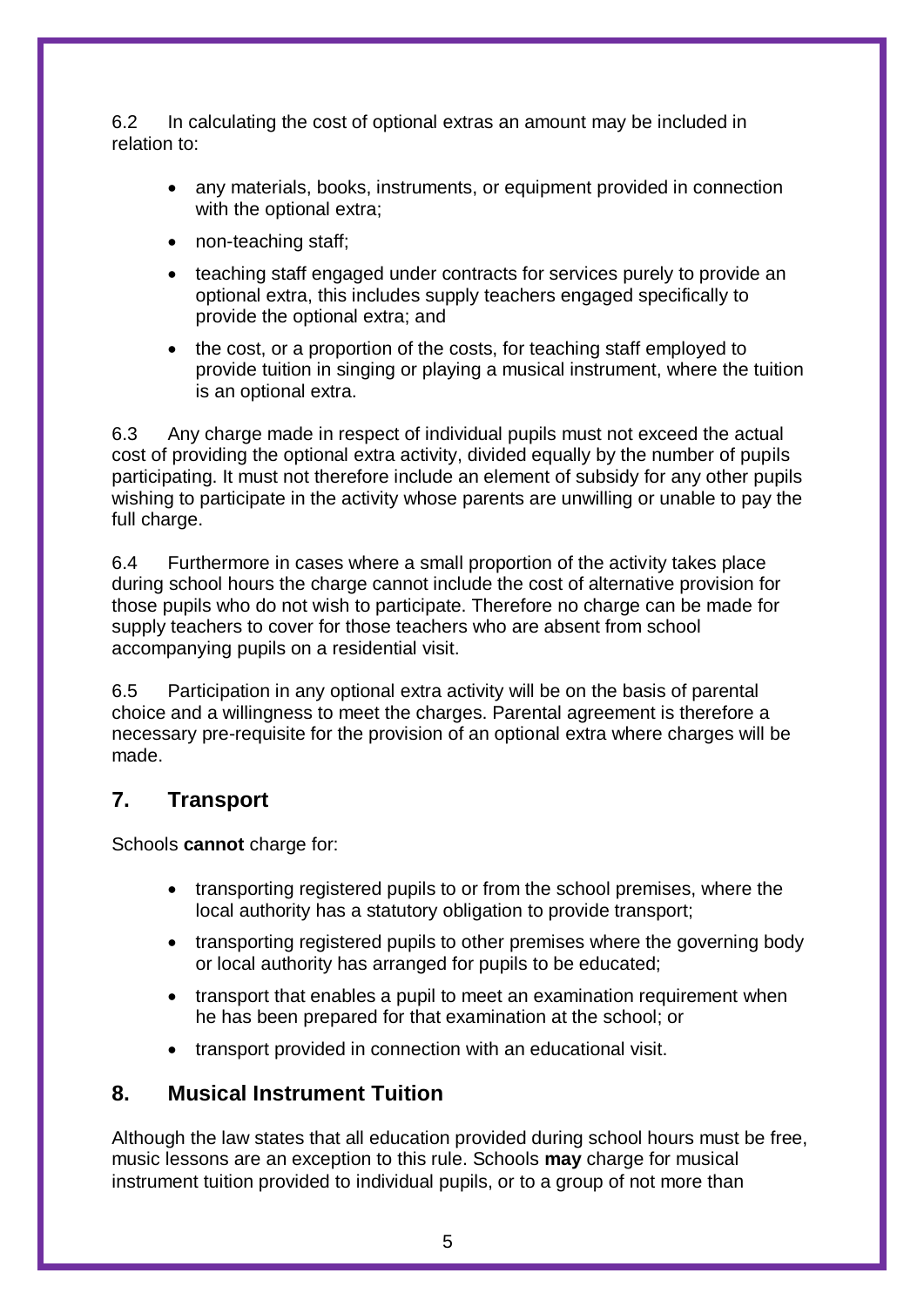four pupils, if the teaching is not an essential part of either the National Curriculum or a public examination syllabus being followed by the pupil.

# **9. School Visits**

- 9.1 Schools **may not** charge for:
	- education provided on any visit that takes place during school hours;
	- education provided on any visit that takes place outside school hours if it is part of the National Curriculum, or part of a syllabus for a prescribed public examination that the pupil is being prepared for at the school, or part of religious education; or
	- supply teachers to cover for those teachers who are absent from school accompanying pupils on a residential visit.

9.2 Schools **may** charge for the actual cost of board and lodging for residential trips.

9.3 A visit counts as falling within school time if the number of school sessions taken up by the visit is equal to or greater than 50% of the number of half days spent on the visit. Each school day is divided into two sessions and each 24-hour period is divided into two half days beginning at noon and at midnight.

# **Example of visit during school hours**

9.4 A visit from noon on Wednesday to 9pm on Sunday would count as nine half days including five school sessions. The visit is deemed as taking place in school hours.

# **Example of visit outside school hours**

9.5 A visit from noon on Thursday to 9pm on Sunday would count as seven half days including three school sessions. The visit is deemed as taking place outside school hours. If fifty per cent or more of a half-day is spent on a residential trip, you should treat the whole of that half-day as spent on the trip.

# **Exemptions/ subsidies when paying the cost of board and lodging**

9.6 When a school informs parents about a forthcoming visit, they should make it clear that parents who can prove they are in receipt of the following benefits will be subsided when paying the cost of board and lodging:

- a. Income Support;
- b. Income Based Jobseeker's Allowance;
- c. In receipt of any other benefit or allowance, or entitled to any tax credit under the Tax Credits Act 2002 or element of such a tax credit, as may be prescribed by regulations from time to time for any period wholly or partly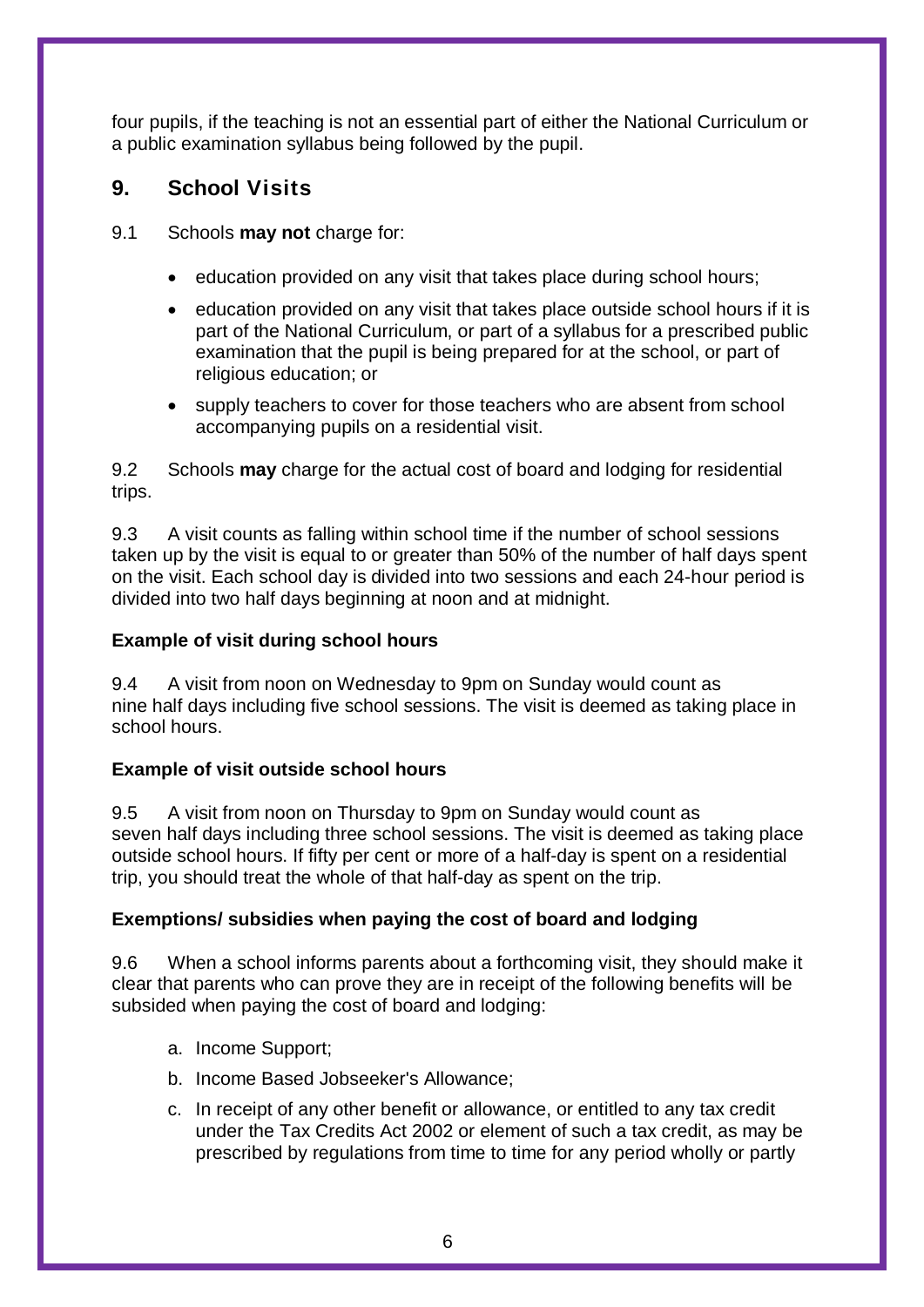comprised in the time spent on the trip. Currently the following are prescribed:

- o support under Part 6 of the Immigration and Asylum Act 1999;
- o Child Tax Credit, providing Working Tax Credit is not also received and the family's income (as assessed by Her Majesty's Revenue and Customs) does not exceed £16,190 i.e. children who are eligible to receive free school meals;
- o Income Related Employment and Support Allowance.
- d. Guarantee element of the State Pension Credit.
- e. Receipt of Universal Credit.

9.7 Schools should be mindful of the financial circumstances of the families of pupils when planning residential trips. Schools should consider the cost of board and lodging of residential trips and whether they are affordable to ensure that residential trips are not too expensive for the majority of pupils' families. If trips are too expensive, uptake may be low and there is a risk that the trip would be cancelled.

9.8 Schools also need to be mindful of the funding of the remission costs for eligible families when arranging school residential trips.

9.9 Schools may wish to use their discretion and remit in full or in part, the cost of optional extras for trips, materials, books, instruments and equipment in certain circumstances where families on low incomes encounter difficulty paying for such things.

# **10. Asking Parents for Voluntary Contributions**

10.1 Although schools cannot charge for school time activities, there is nothing in law to prevent a school governing body or local authority asking parents and others to make voluntary contributions (in cash or in kind) for the benefit of the school or to fund school activities. All requests to parents for voluntary contributions **must make it clear that the contribution is voluntary**; and that there is no obligation to make a contribution. The governing body or head teacher **must also make it clear that children of parents who do not contribute will not be treated any differently.**

10.2 **If the activity cannot be funded without voluntary contributions, the governing body or head teacher should make this clear to parents when the contribution is requested.** Where there are not enough voluntary contributions to make the activity possible and there is no way to make up the shortfall, the activity must be cancelled – this must be made clear to parents when asking for contributions. **The essential point is that no pupil may be left out of an activity because his or her parents cannot, or will not, make a contribution.** The school must first decide which class, or group of pupils, will benefit from the activity and then look for voluntary contributions, either for that activity, or by general fund-raising. Schools should make it clear to parents at the outset what their policy for allocating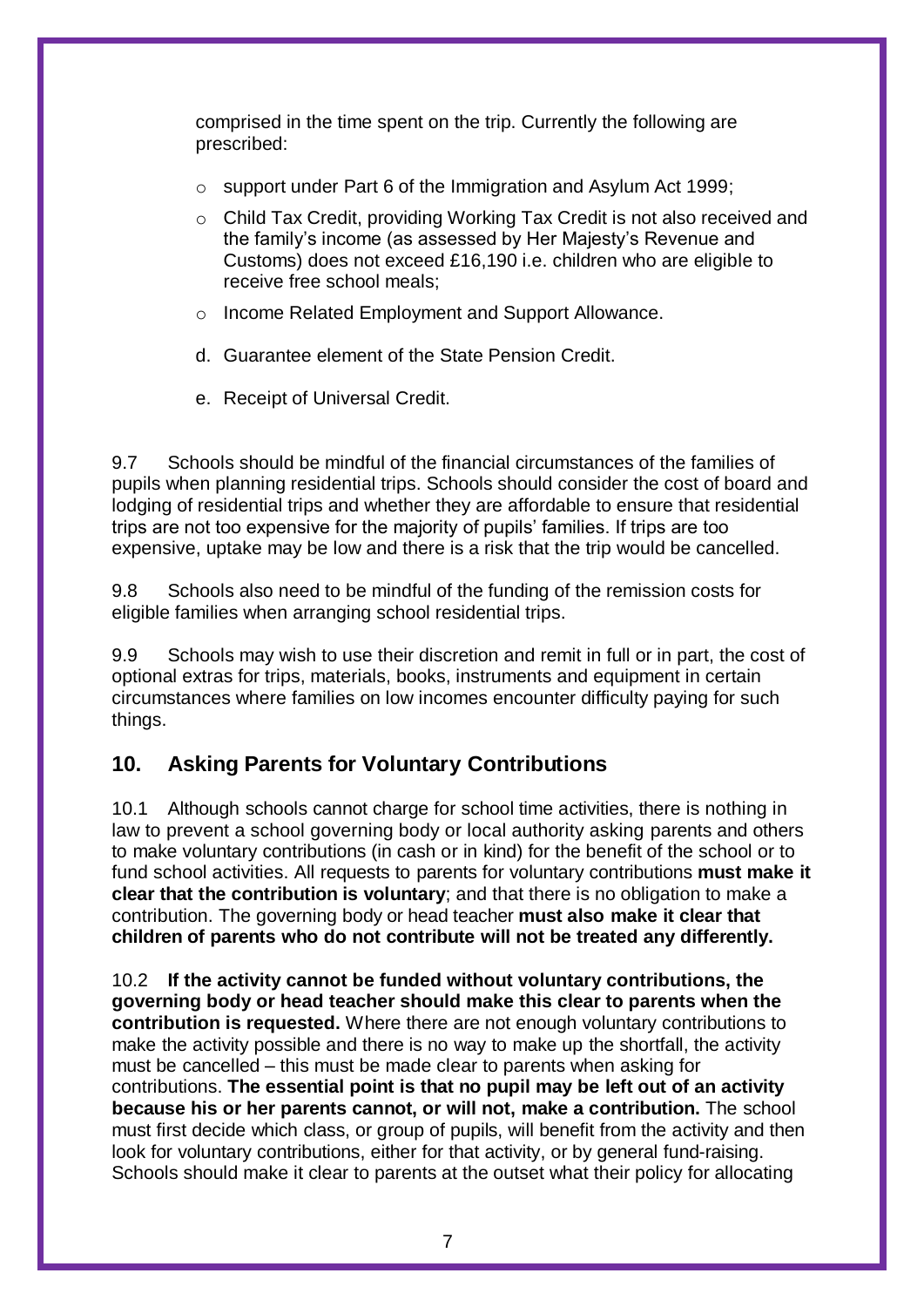places on school visits will be.

10.3 When making requests for voluntary contributions to the school funds, **parents must not be made to feel pressurised into paying.** Schools should avoid sending colour coded letters as reminders to make payments and letters should not be intimidating or coercive.

10.4 It is suggested that schools should not ask parents to set up direct debit or standing order mandates for servicing voluntary contributions.

#### **Good Practice**

10.5 The Welsh Government considers that it is good practice for schools to notify parents in plenty of time, ideally several weeks in advance, about forthcoming visits, charges for activities or requests for contributions. This is particularly important for costly matters such as residential visits. If the exact date and cost is not known, an indication should be given.

10.6 When practicable, it is good practice for schools to allow parents to pay for expensive trips by instalments over a reasonable period of time.

# **11. Child Poverty**

When arranging school trips and activities governing bodies and head teachers should do as much as is practicable to ensure that children and young people living in poverty are not unfairly disadvantaged. The cost pressures on families with low incomes are significant and governing bodies and head teachers should try to ensure this is not exacerbated to the detriment of the child or young person. It is important to balance the education value of residential trips against their financial cost. PDG will be used to support such families

# **12. Activities not run by school or local authority**

12.1 When a non school organisation arranges an activity to take place during school hours and parents want their children to join the activity, such organisations may charge parents. Parents must then ask the school to agree to their children being absent, just as they would if they wanted to take their children out of school for a family holiday. The head teacher and governing body must decide whether this is in the pupil's best interest. They must also bear in mind the requirements of the Regulation 7 of the Education (Pupil Registration) (Wales) Regulations 2010 ("the 2010 Regulations") that a pupil should not be allowed more than ten school days' absence in any year unless there are exceptional circumstances.

12.2 However, where an activity is organised by a third party and is approved by the school, is educational, or is supervised by someone authorised by the school, then it should be treated as if it were provided by the school and no charge should be made to the parents or pupils. Such an activity, if it takes place outside the school premises, is an "approved educational activity" within the meaning of Regulation 6 of the 2010 Regulations.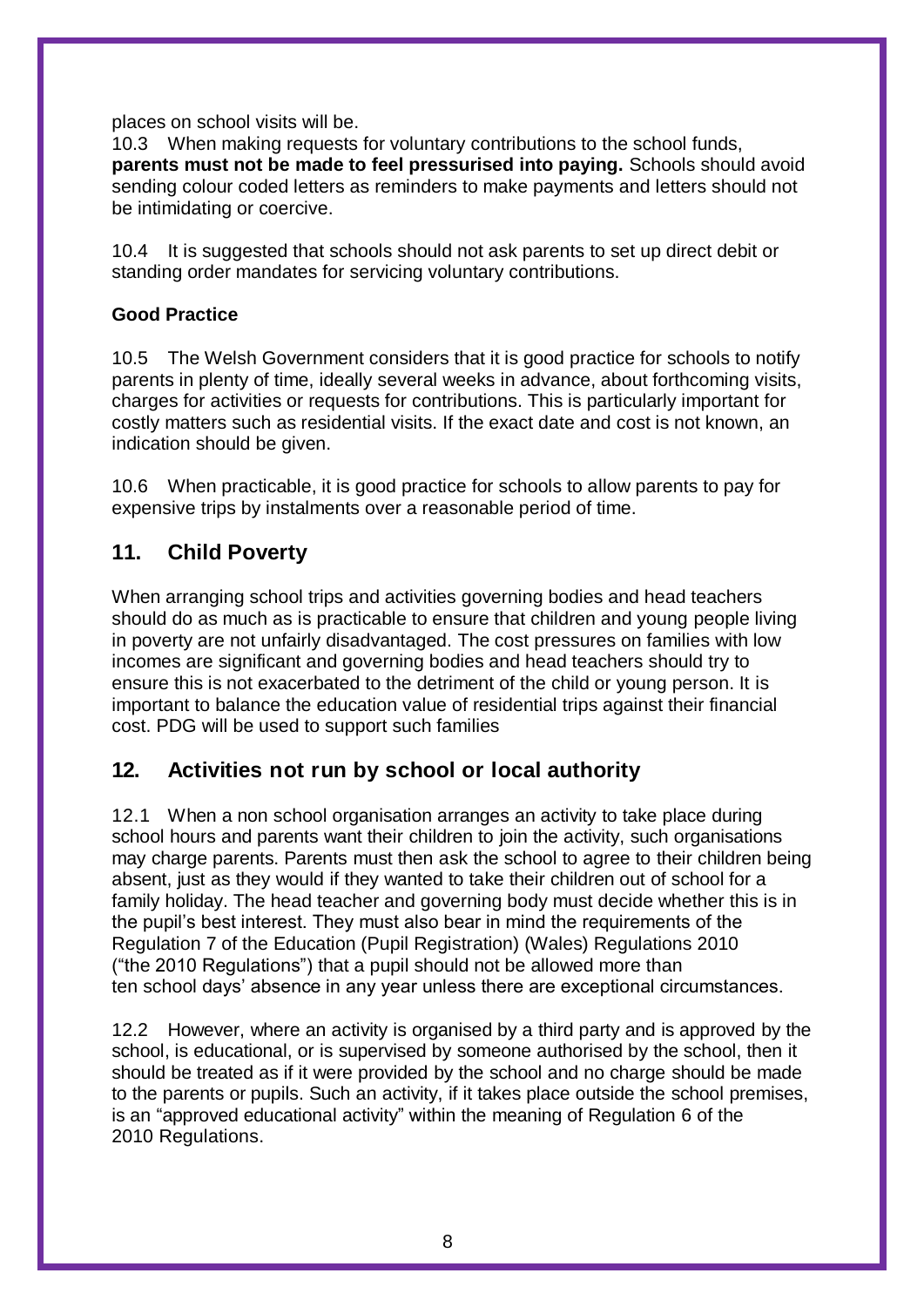12.3 An "approved educational activity" is defined as either:

- an activity which takes place outside the school premises and which is:
- approved by a person authorised in that behalf by the proprietor of the school;
- of an educational nature, including work experience under section 560 of the 1996 Act and a sporting activity; and
- supervised by a person authorised in that behalf by the proprietor or the head teacher of the school.

# **13. School Minibuses**

13.1 Schools may only charge for transport in their minibuses if they hold a permit issued under Section 19 of the Transport Act 1985, and only if the transport is for other activities that are not covered in paragraph 6 on page 8. In some cases, the permit exempts the school from Public Service Vehicle operator and driver licensing requirements. A permit is not required if no charge is made in cash or kind. Schools should apply to their LA for a permit for each minibus.

13.2 Charges may recover some or all of the costs of running the vehicle, including loss of value. But the service may not make a profit, either directly through the fares charged or incidentally as part of a profit making activity, even if any profit would go into the school's other running costs or for charitable purposes. A charge is any payment made in cash or kind (for example, a club subscription) by or on behalf of a person that gives him or her a right to be carried.

13.3 Only the school's pupils, staff or parents may travel for a charge in a school's minibus.

# **14. Supplementary Information**

# **Uniform, P.E. Kit, Calculators, Pens etc. Aprons**

Parents can be invited to equip their child with items of personal equipment intended to be used solely by their child.

# **Breakages and Damage**

Where a pupil's behaviour results in damage to school property or equipment, parents may be asked to pay for the necessary repair or replacement. Each incident should be dealt with on its own merit and at the schools discretion.

# **15. Non Payment of Invoices**

15.1 In order to reduce the loss of income to the school ,parents will be invoiced for music lessons and school meals, when payment has not been made. The School Administrator will issue the invoices and follow up with phone calls as necessary. Every provision will be made to support the parent in paying any outstanding debts.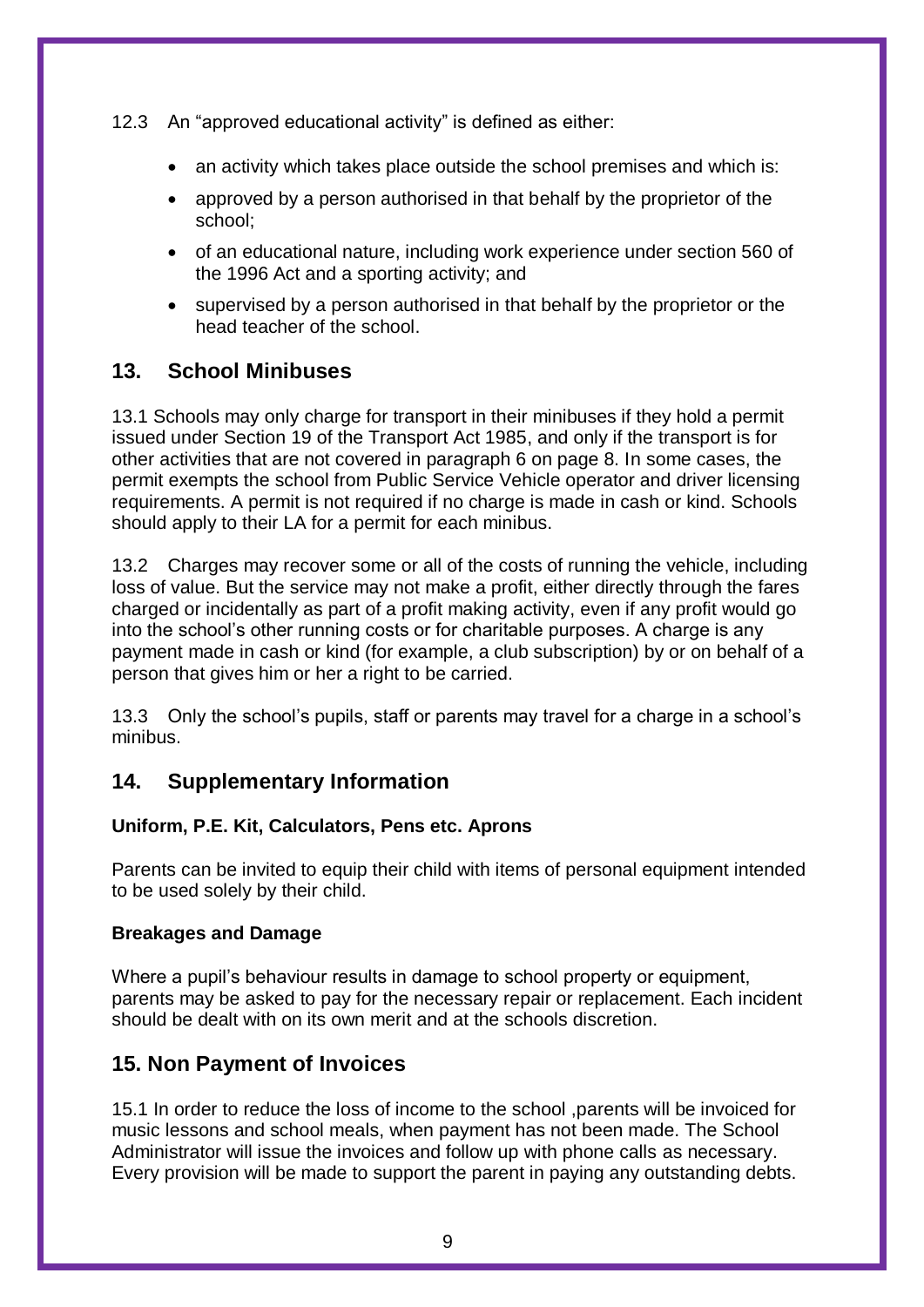15.2 If a school meal debt is more than 1 week, the parent will be informed that they should supply their child with a packed lunch until the debt has been cleared in full.

15.3 The Governors will review any outstanding debts at the end of the academic year and make the decision whether to write off the debt or pursue it further through the Small Claims Court.

# **16. Frequently Asked Questions, Model Procedure And Sample Letters**

16.1 The annexes provide materials to help governing bodies and schools in the implementation of policies on charging and remission for school activities and school visits. There is no obligation to use them and it is not suggested that schools might not already have alternatives which are better.

16.2 **Annex 1** contains frequently asked questions.

16.3 **Annex 2** contains a model procedure on charging for school activities. There is no obligation to adopt this; a governing body may adopt a procedure of its choice if it meets the requirements of the law.

16.4 **Annex 3** offers sample letters which schools might like to use. These are drawn from our experience of what works well. There is no obligation to use them.

- **Sample Letter 1** is a request for a voluntary donation for a school trip, visit or practical activity. It explains that all contributions are voluntary, and that the activity may not take place if a substantial majority of parents do not contribute. It explains that if the trip goes ahead, it may include children whose parents have not paid a contribution as all children are treated the same and that the school will provide information on how each trip is funded on request.
- **Sample Letter 2** is a request for payment for a school trip, visit, practical activity that is classed as an optional extra. It explains that the school is not in a position to subsidise the event or offer any remission of charges.
- **Sample Letter 3** is a request for payment to cover the costs of board and lodging on a residential trip. It also draws attention to the categories of benefit claimants that are exempt from having to make a payment.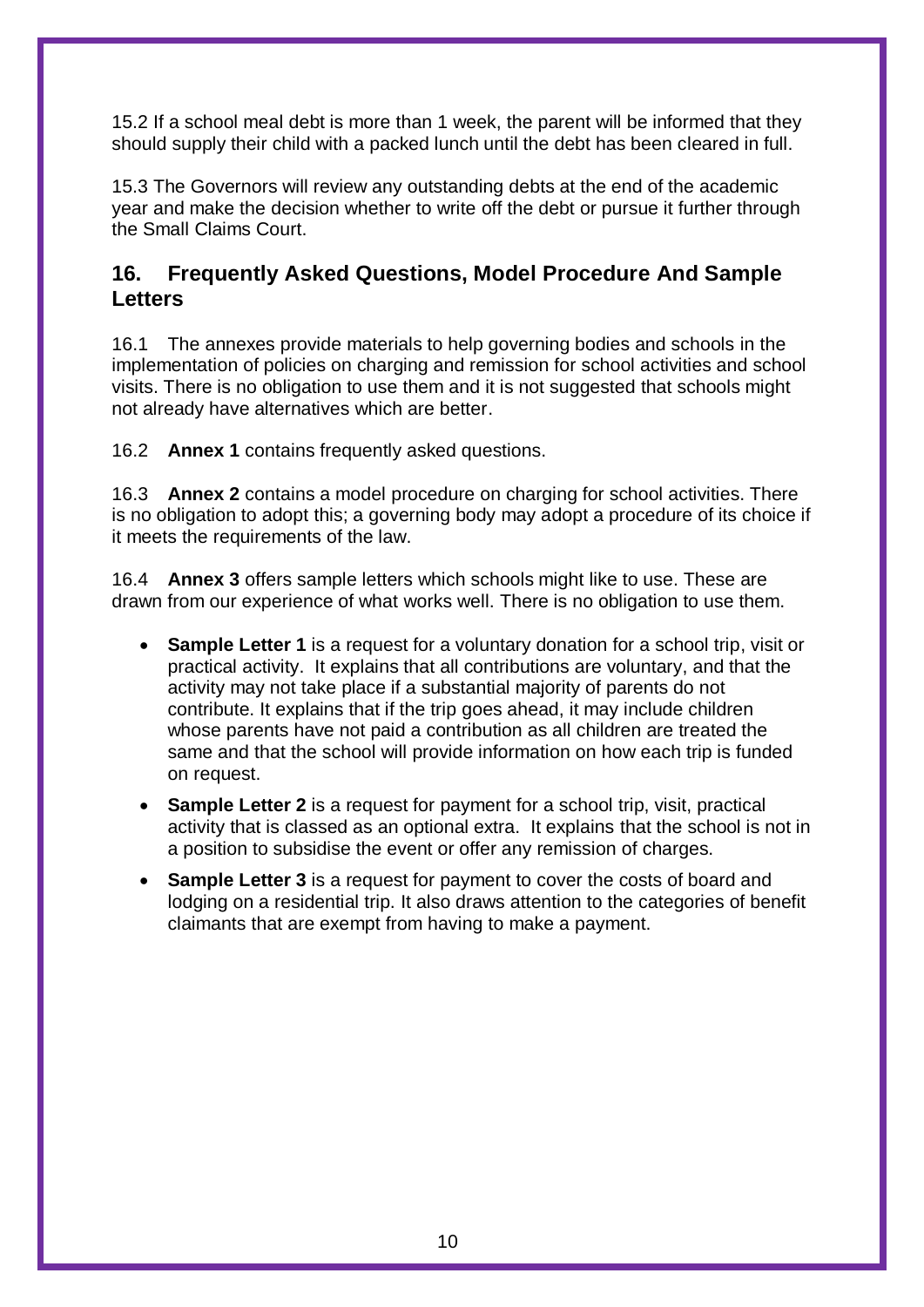# **Annex 1**

# **Frequently Asked Questions**

# **Q What is a charging policy?**

A A charging policy is a statement that takes into account of each type of activity that can be charged for and explains when charges will be made. If a charge is to be made for a particular type of activity, for example optional extras, parents need to know how the charge will be worked out and who might qualify for help with the cost (or even get it free). This information should be made available to parents. The local authority or governing body may not charge for anything unless it has drawn up a statement of general policy on charging, and in any event may only charge for those things that are prescribed by law. The governing body's policy may be more or less generous than the local authority's, as long as it meets the requirements of the law.

#### **Q Can governing bodies charge for educating children in maintained schools?**

A No charge can be made for admitting pupils to maintained schools. Education provided during school hours must be free. This includes materials and equipment, and transport provided in school hours by the local authority or by the school to carry pupils between the school and an activity. "School hours" are those when the school is actually in session and do not include the break in the middle of the school day.

# **Q Can a school charge for an activity that takes place out of school hours?**

A Parents can only be charged for activities that happen outside school hours when these activities are not a necessary part of the national curriculum or do not form part of the school's basic curriculum for religious education or for activities that are an essential part of the syllabus for an approved examination. Charges may be made for other activities that happen outside school hours if parents agree to pay. The Education Act 1996 describes activities that can be charged for as "optional extras". It is up to the local authority or governing body providing the activities to decide whether to make a charge.

# **Q Can a school ask for voluntary contributions?**

A Yes, in some circumstances. Although generally schools cannot charge for school-time activities, they may still invite parents and others to make voluntary contributions (in cash or in kind) to make school funds go further or assist in a particular activity. All requests to parents for voluntary contributions must make it quite clear that the contributions would be voluntary. Governing bodies should also make it clear that children of parents who do not contribute will not be treated any differently. If a particular activity cannot take place without some help from parents this should be explained to them at the planning stage.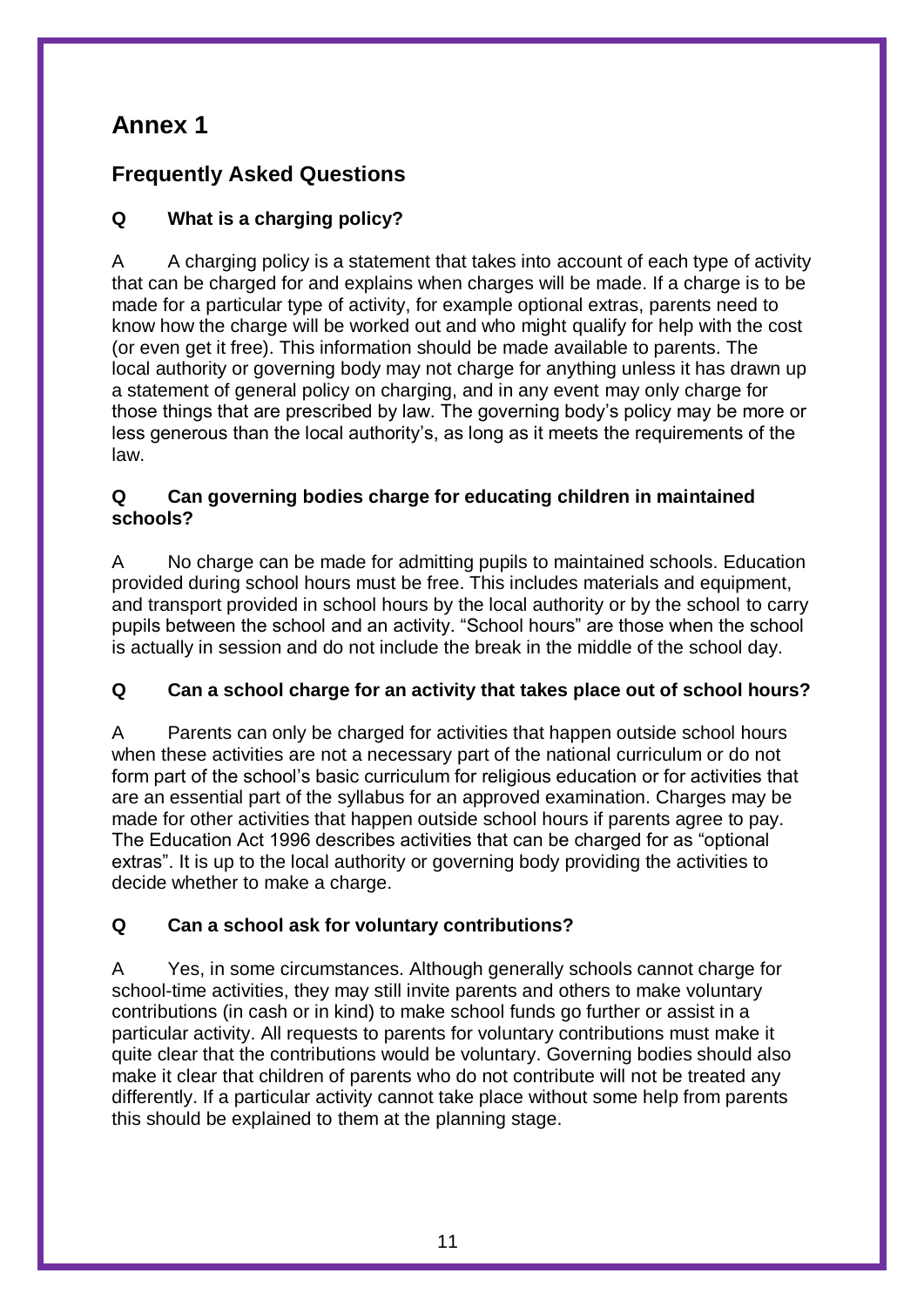# **Q What happens if the school is unable to raise enough voluntary contributions to cover costs?**

A Where there are not enough voluntary contributions to make the activity possible and there is no way to make up the shortfall, the activity must be cancelled. The essential point is that no pupil may be left out of an activity because his or her parents cannot, or will not, make a contribution of any kind.

# **Q Why must the school have a Charging and Remission Policy?**

A A Charging and Remission Policy is required by law and is designed to minimise the financial barriers which may prevent some pupils from benefiting from school activities and visits.

# **Q Is a residential trip in or out of school time?**

A Residential activity counts as falling within school time if the number of school sessions missed by the pupils amounts to half or more of the number of half days taken up by the activity. Each school day is normally divided into two sessions and each 24-hour period is divided into two half days beginning at noon and midnight. If 50% or more of a half-day is spent on a residential trip, the whole half-day is counted as spent on the trip.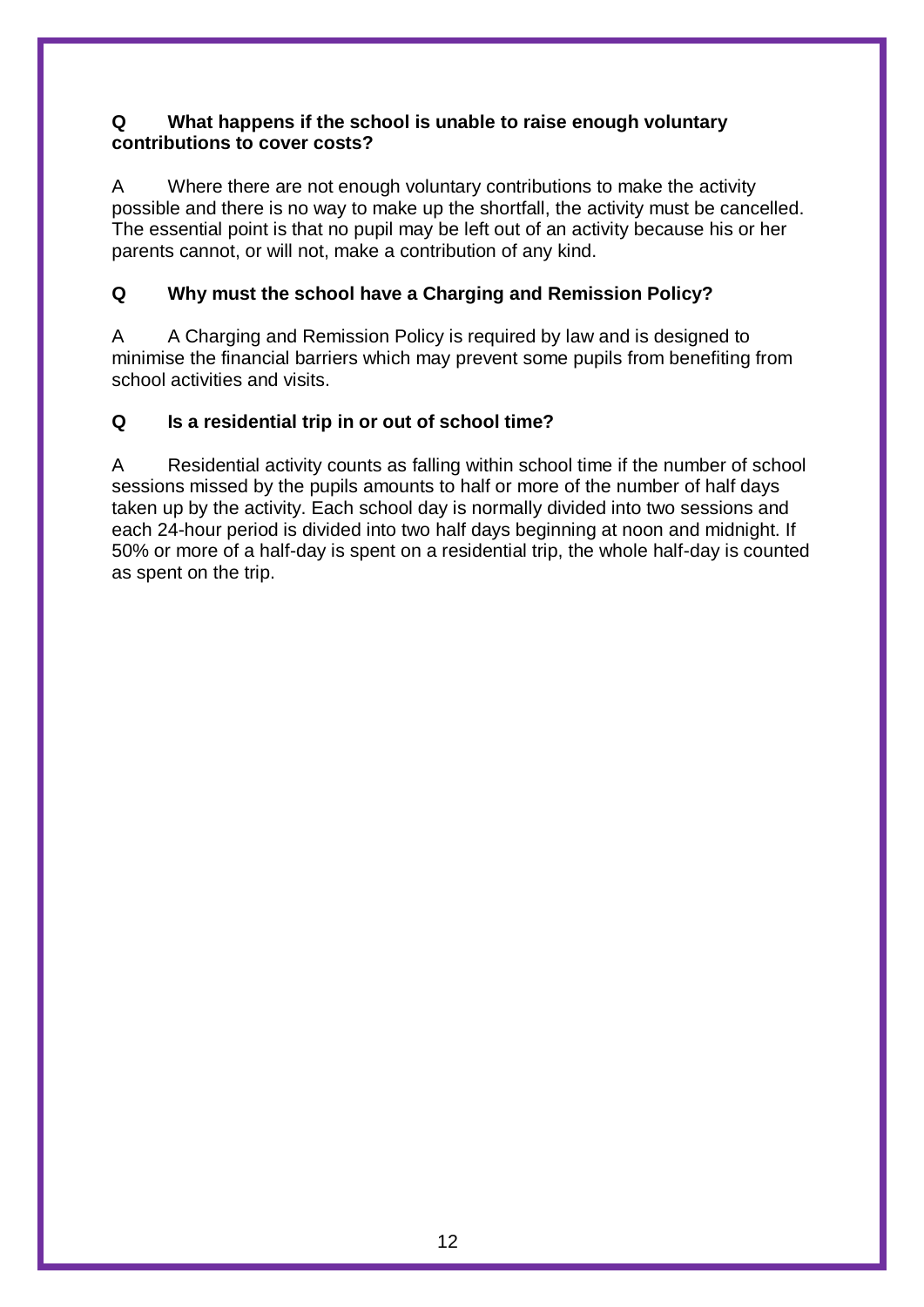# **Annex 2**

# **Policy on Charging for School Activities**

# **Purpose of Policy**

The purpose of this policy is to set out what charges can and cannot be made for activities in Broughton School. The policy has been drawn up in accordance with Sections 449-462 of The Education Act 1996 which sets out the law regarding what charges can and cannot be made for activities in schools maintained by local authorities.

#### **Circumstances where no charge is made**

No charge will be made for:

# **Education in School**

- Education provided wholly or mainly during school hours.
- Admission to school for children of compulsory school age.
- Activities which are part of the National Curriculum, or are part of a prescribed examination syllabus, or part of Religious Education.
- The supply of any materials, books and instruments or other equipment.

# **Transport**

- Transporting registered pupils to or from the school premises, where the local authority has a statutory obligation to provide transport.
- Transporting registered pupils to other premises where the governing body or local authority has arranged for pupils to be educated.
- Transport that enables a pupil to meet an examination requirement when he has been prepared for that examination at the school.
- Transport provided in connection with an educational visit which is part of the National Curriculum.

#### **Residential visits**

- Education provided on any visit that takes place during school hours.
- Education provided on any visit that takes place outside school hours if it is part of the National Curriculum, or part of a syllabus for a prescribed public examination that the pupil is being prepared for at the school, or part of religious education.
- Supply teachers to cover for those teachers who are absent from school accompanying pupils on a residential visit.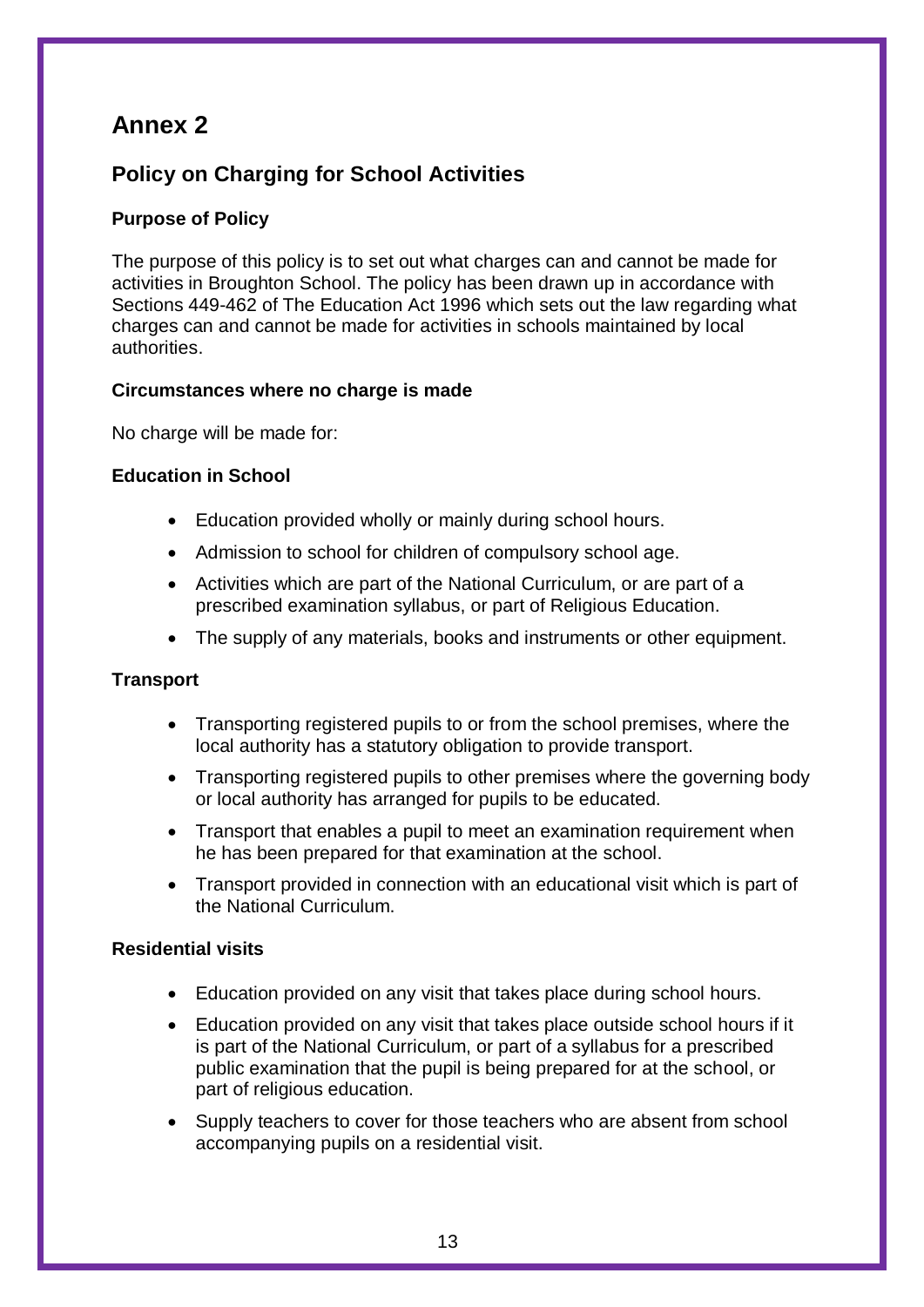#### **Music tuition**

- Children learning to play musical instruments as part of the National Curriculum; or part of a syllabus for a prescribed public examination that the pupil is being prepared for by the school, or part of religious education; or
- Cost associated with preparing a pupil for an examination.

#### **Circumstances where the School may Charge Parents**

#### **Optional Extras**

Charges may be made for other activities known as 'optional extras'. Where an optional extra is being provided, a charge may be made for providing materials, books, instruments, or equipment as follows:

#### **Education**

- Activities which take place mainly or wholly out of school time if they are not part of the National Curriculum, not part of a syllabus for a prescribed public examination that the pupils being prepared for at the school and not part of religious education.
- Materials used in practical subjects and project assignments provided parents have agreed in advance that they or the pupil wish to keep the finished product e.g. ingredients or materials.

#### **Music tuition**

 Musical instrument tuition provided to individual pupils or to a group of not more than four pupils if the teaching of music tuition is not part of the National Curriculum or a public examination syllabus being followed by the pupil.

#### **Transport**

• Transport that is not required to take the pupil to school or to other premises where the governing body have arranged for the pupil to be provided with education.

#### **Board and Lodgings**

 The cost of board and lodging for residential trips, even when taking place largely during school time. (Pupils whose parents are in receipt of certain benefits are exempt from paying the cost of board and lodging, see page 4).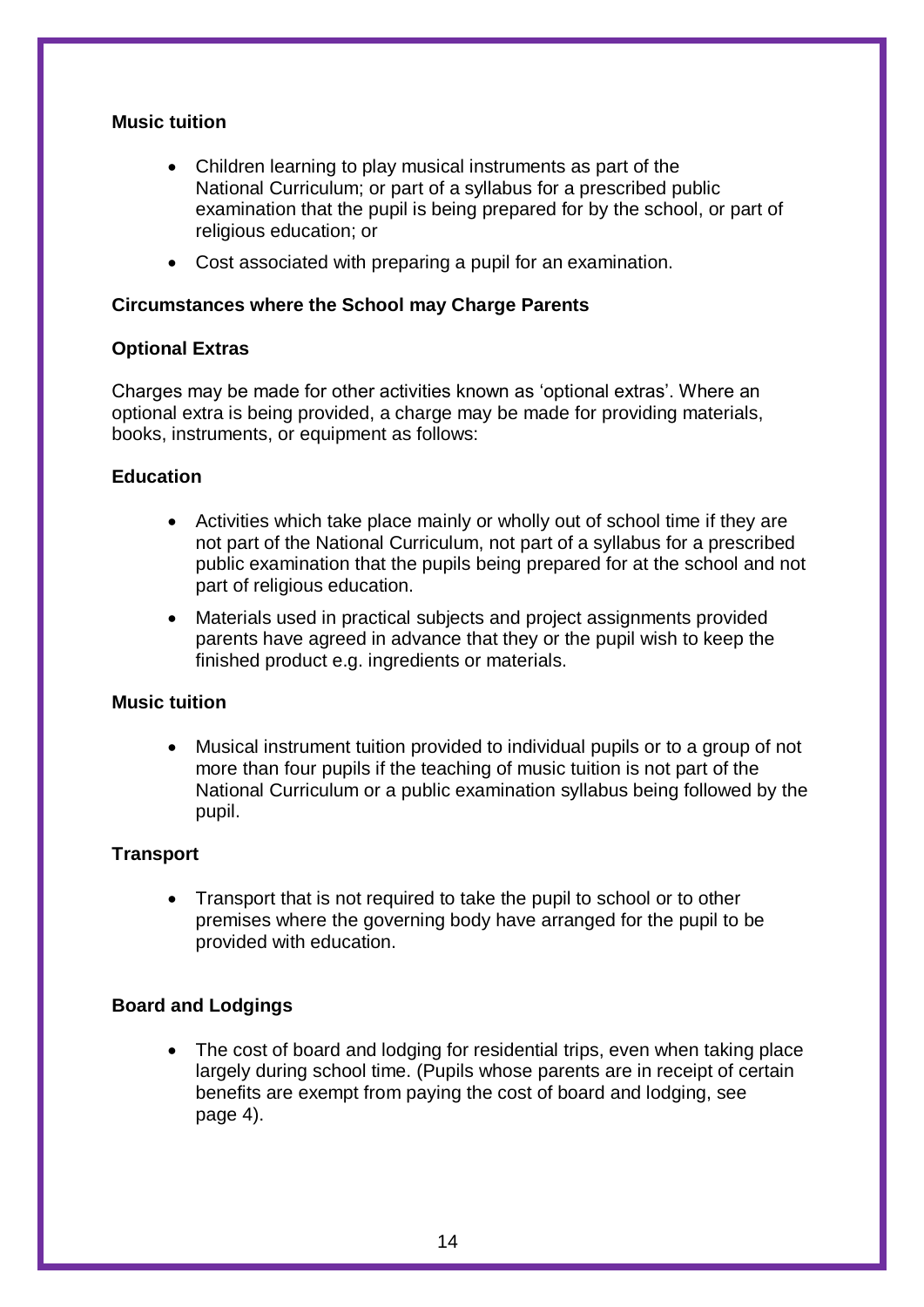#### **Voluntary Contributions**

Although schools cannot charge for school time activities, voluntary contributions may be sought from parents for activities which supplement the normal school curriculum.

Requests to parents for voluntary contributions will state that:

- there is no legal obligation to make a voluntary contribution;
- pupils will not be excluded through parents' inability or unwillingness to pay;
- pupils of parents who cannot contribute will not be treated any differently; and
- where there are not enough voluntary contributions to make the activity possible and there is no way to make up the shortfall, the activity will be cancelled.

Requests made for voluntary contributions made in respect of individual pupils must not include any element of subsidy for any other pupils wishing to participate in the activity whose parents are unwilling or unable to pay the full charge.

#### **Remissions**

Parents who can prove they are in receipt of the following benefits will be supported in paying the cost of board and lodging of a residential trip:

- a. Income Support.
- b. Income Based Jobseeker's Allowance.
- c. In receipt of any other benefit or allowance, or entitled to any tax credit under the Tax Credits Act 2002 or element of such a tax credit, as may be prescribed by regulations from time to time for any period wholly or partly comprised in the time spent on the trip. Currently the following are prescribed:
	- o support under Part 6 of the Immigration and Asylum Act 1999;
	- o Child Tax Credit, providing Working Tax Credit is not also received and the family's income (as assessed by Her Majesty's Revenue and Customs) does not exceed £16,190 (i.e. children who are eligible to receive free school meals;
	- o Income Related Employment and Support Allowance.
	- d. Guarantee element of the State Pension Credit.
	- e. Receipt of Universal Credit.

The governing body may wish to remit in full or in part, the cost of other activities for parents in certain circumstances.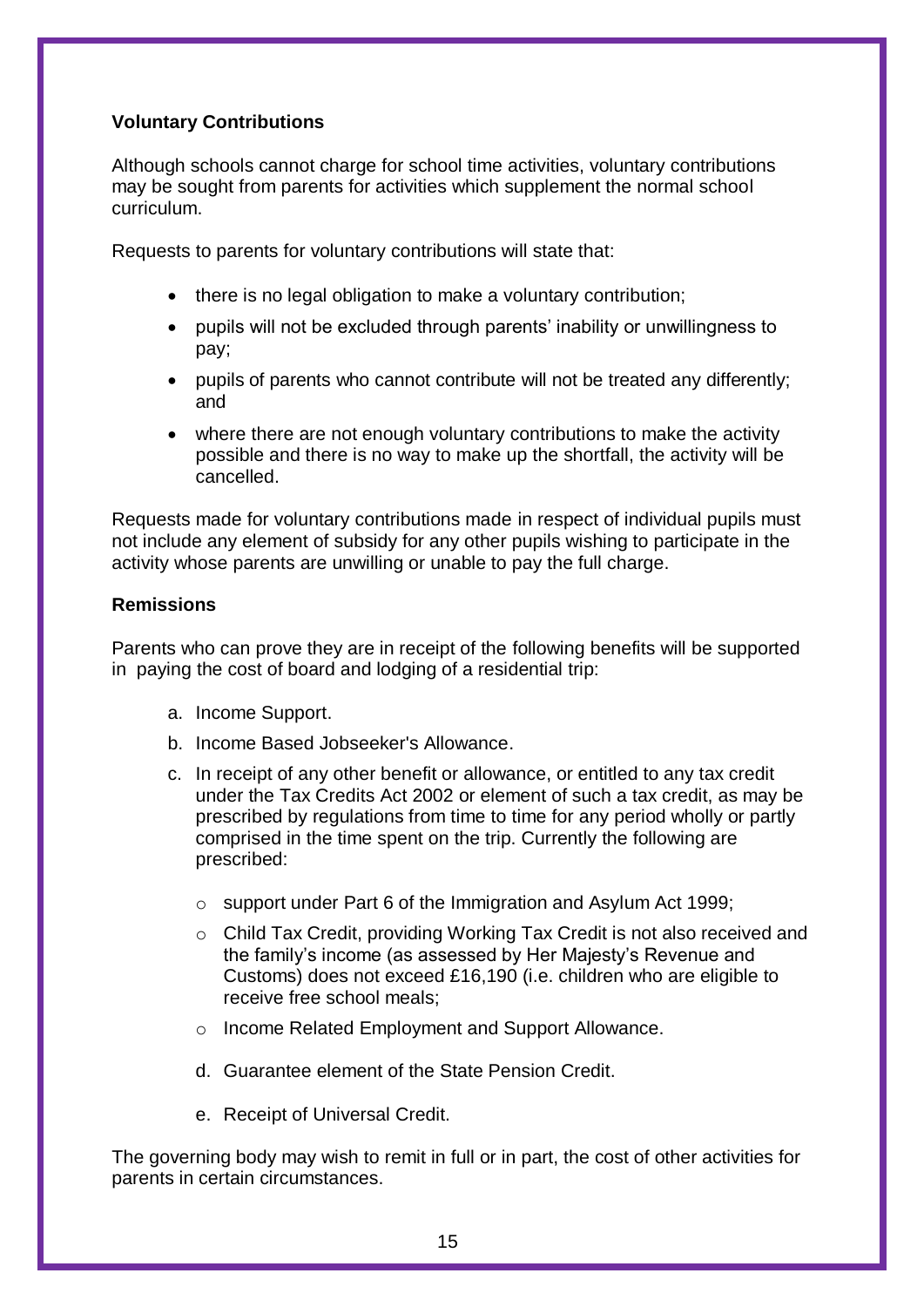#### **Supplementary Information**

# **Uniform, P.E. Kit, Calculators, Pens etc. Aprons**

Parents can be invited to equip their child with items of personal equipment intended to be used solely by their child.

#### **Breakages and Damage**

Where a pupil's behaviour results in damage to school property or equipment, parents may be asked to pay for the necessary repair or replacement. Each incident should be dealt with on its own merit and at the schools discretion.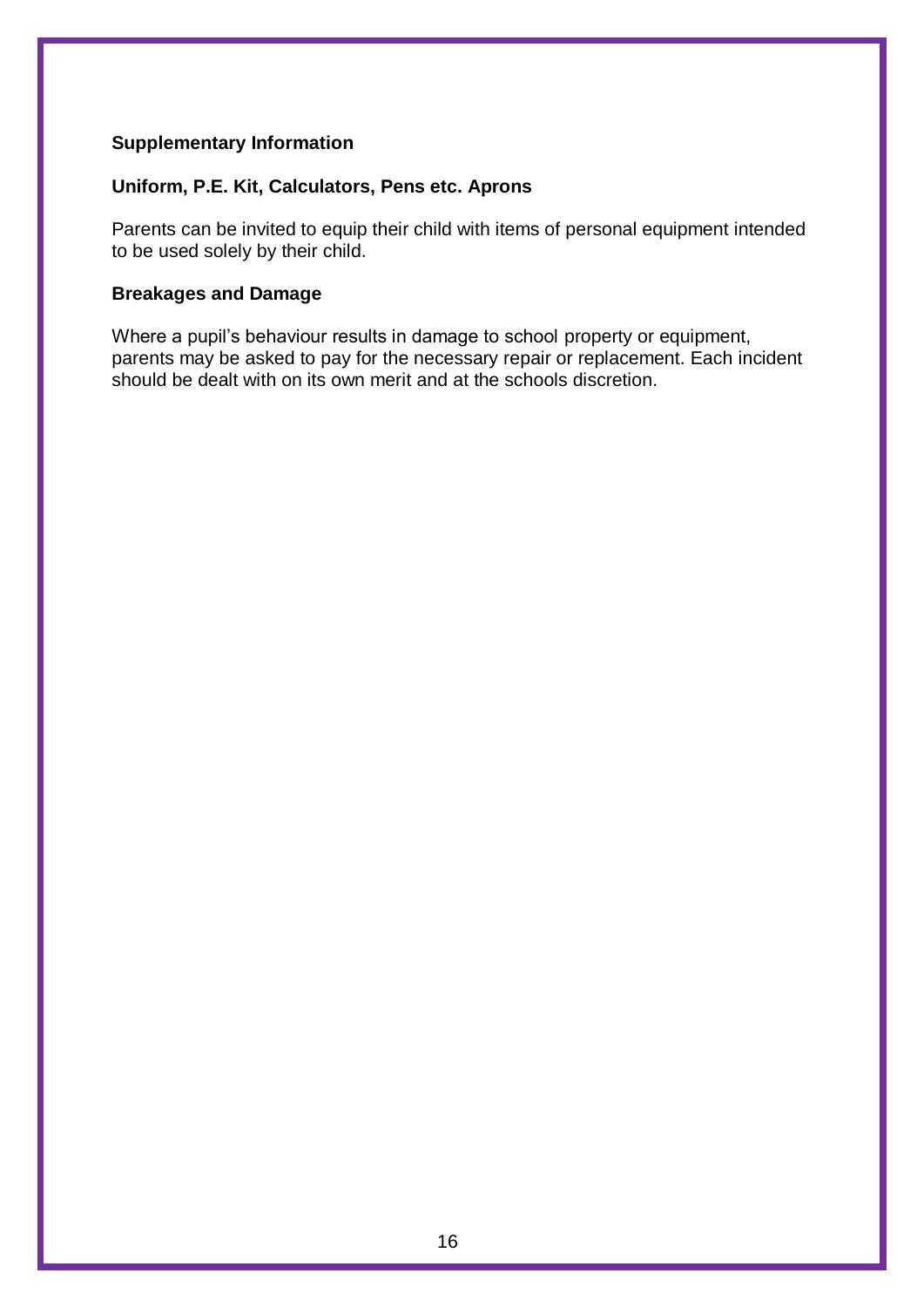# **Annex 3**

# **Sample Letters**

**Sample letter [1]**

**Voluntary donation for Trip/Visit/Practical Activity**

Dear Parents,

**?????**

The school is organising a **?????????** to **[place]** on **???????????**

Activities such as this are beneficial because they give pupils experiences they may not otherwise have.

All contributions are voluntary and the proposed activity may not take place unless a substantial majority of parents contribute. If a **[Trip/Visit/Practical Activity]** goes ahead, it may include children whose parents have not paid any contribution. We do not treat these children differently from any others. Parents have a right to know how each trip is funded and the school provides this information on request.

Your contribution will cover **[specify: meals (breakfast, packed lunch, and evening meal), insurance, transport and equipment costs]**.

To make your contribution please complete the reply slip below and return it with your donation in an envelope marked with your child's name, form and 'school donation' to the school office by **[date]**. Cheques should be made payable to **[name]**.

Thank you very much for your support.

Yours sincerely

**[name]**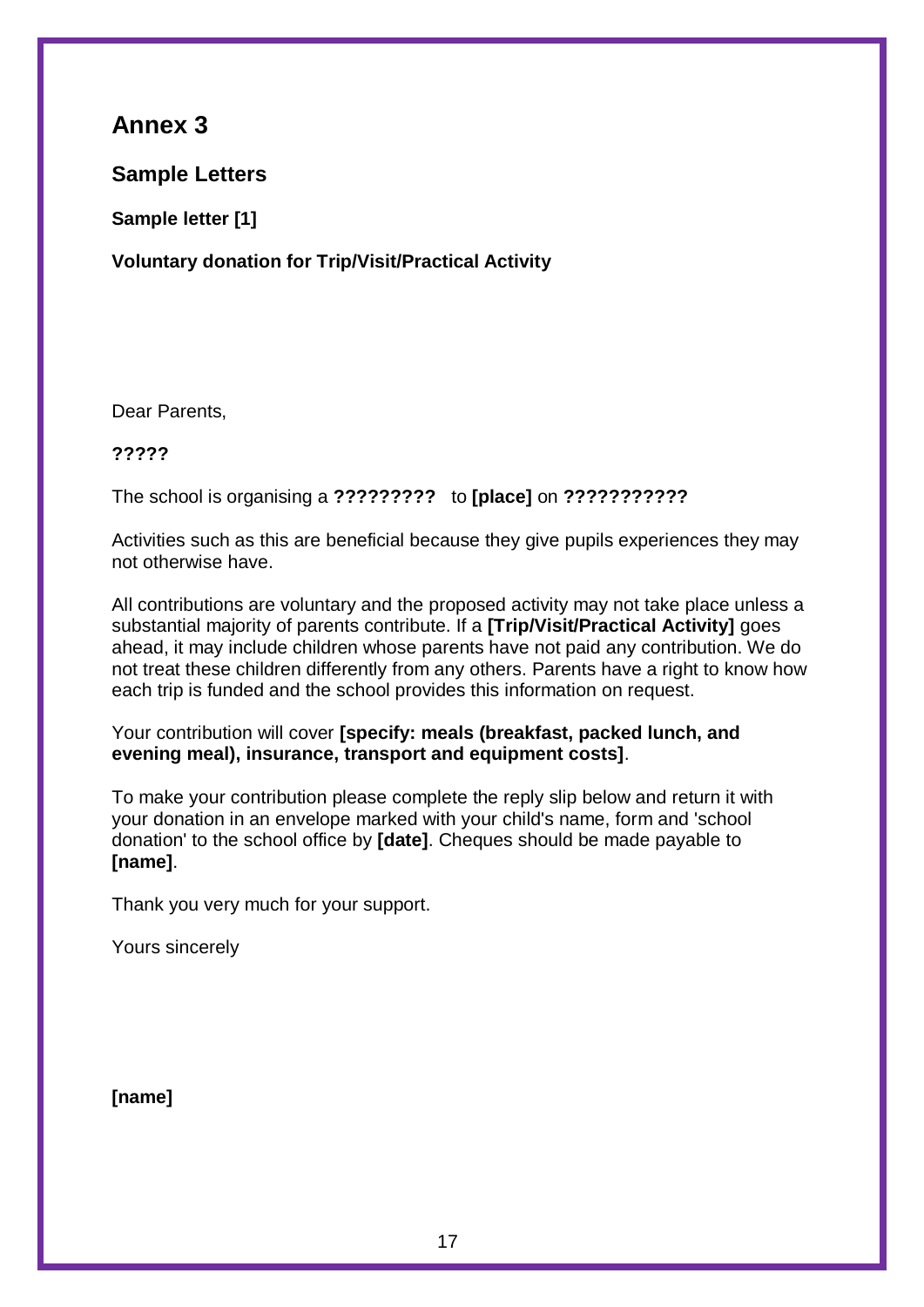| <b>Reply Slip</b>                |                                          |
|----------------------------------|------------------------------------------|
| Please return to school office   |                                          |
|                                  | [Trip/Visit/Practical Activity] donation |
| Child's name:                    |                                          |
| Class/form:                      |                                          |
| I enclose                        | £                                        |
| Please tick one of the following |                                          |
| cheque                           |                                          |
| cash                             |                                          |
| Signed:                          |                                          |
| Date:                            |                                          |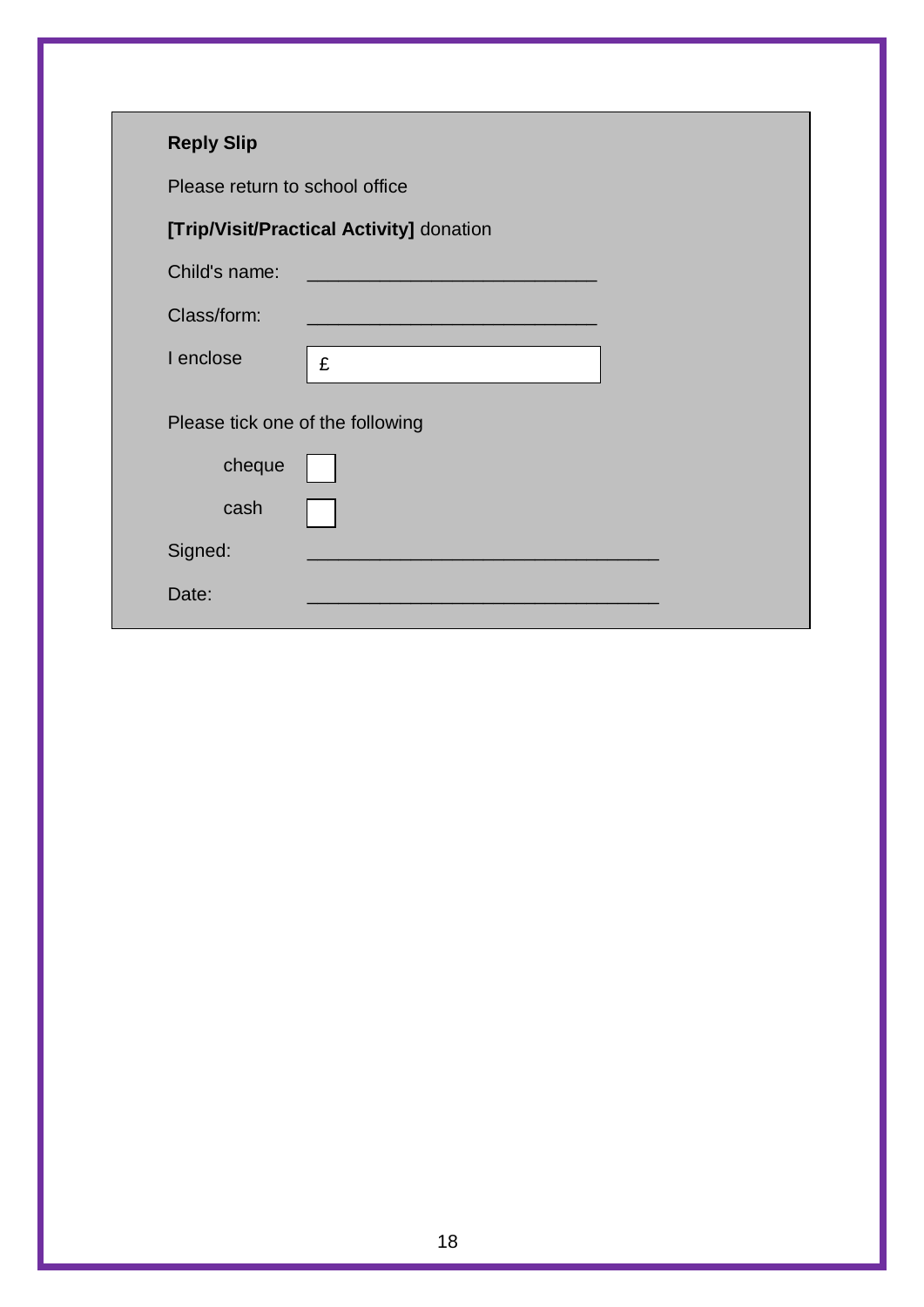# **Sample letter [2]**

#### **Payment for Optional Extra**

[Information on optional extras can be found on page 4 of the Guidance}.

Dear Parents,

# **[child's name/year/subject]**

The school is organising a **[Trip/Visit/Practical Activity]** to **[place]** on **[date(s)]**. Activities such as this are beneficial because they give pupils experiences they may not otherwise have.

The cost of this **[Trip/Visit/Practical Activity]** per pupil is **[amount]**.

#### This will cover **[specify: accommodation, meals (breakfast, packed lunch, and evening meal), insurance, transport and equipment costs]**.

The school is not in a position to subsidise this visit, or to offer remission of charges, therefore a payment from each pupil wishing to attend will be required. Please note that if not enough interest is shown it may have to be cancelled.

To make your payment please complete the reply slip below and return it with your payment in an envelope marked with your child's name, form and name of 'trip/visit/practical activity' to the school office by **[date]**. Cheques should be made payable to **[name]**.

Thank you very much for your support.

Yours sincerely

**[name]**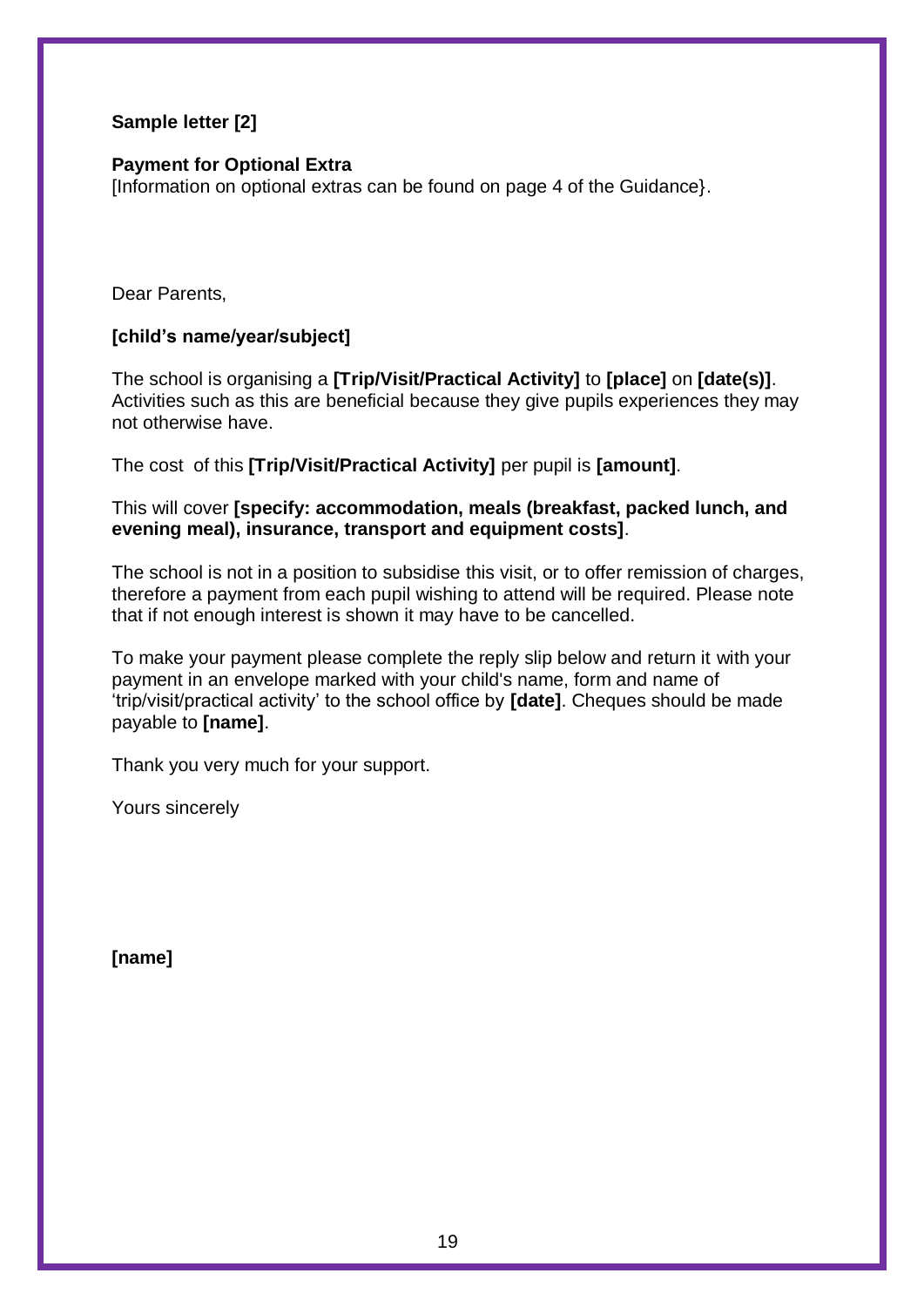| <b>Reply Slip</b>              |                                                                                                                     |
|--------------------------------|---------------------------------------------------------------------------------------------------------------------|
| Please return to school office |                                                                                                                     |
|                                | [Optional Extra] Payment for [trip/visit/practical activity]                                                        |
| Child's name:                  | <u> 1989 - Johann Barn, mars eta bainar eta hiri eta hiri eta hiri eta hiri eta hiri eta hiri eta hiri eta hiri</u> |
| Class/form:                    |                                                                                                                     |
| I enclose                      | £                                                                                                                   |
|                                | Please tick one of the following                                                                                    |
| cheque                         |                                                                                                                     |
| cash                           |                                                                                                                     |
| Signed:                        |                                                                                                                     |
| Date:                          |                                                                                                                     |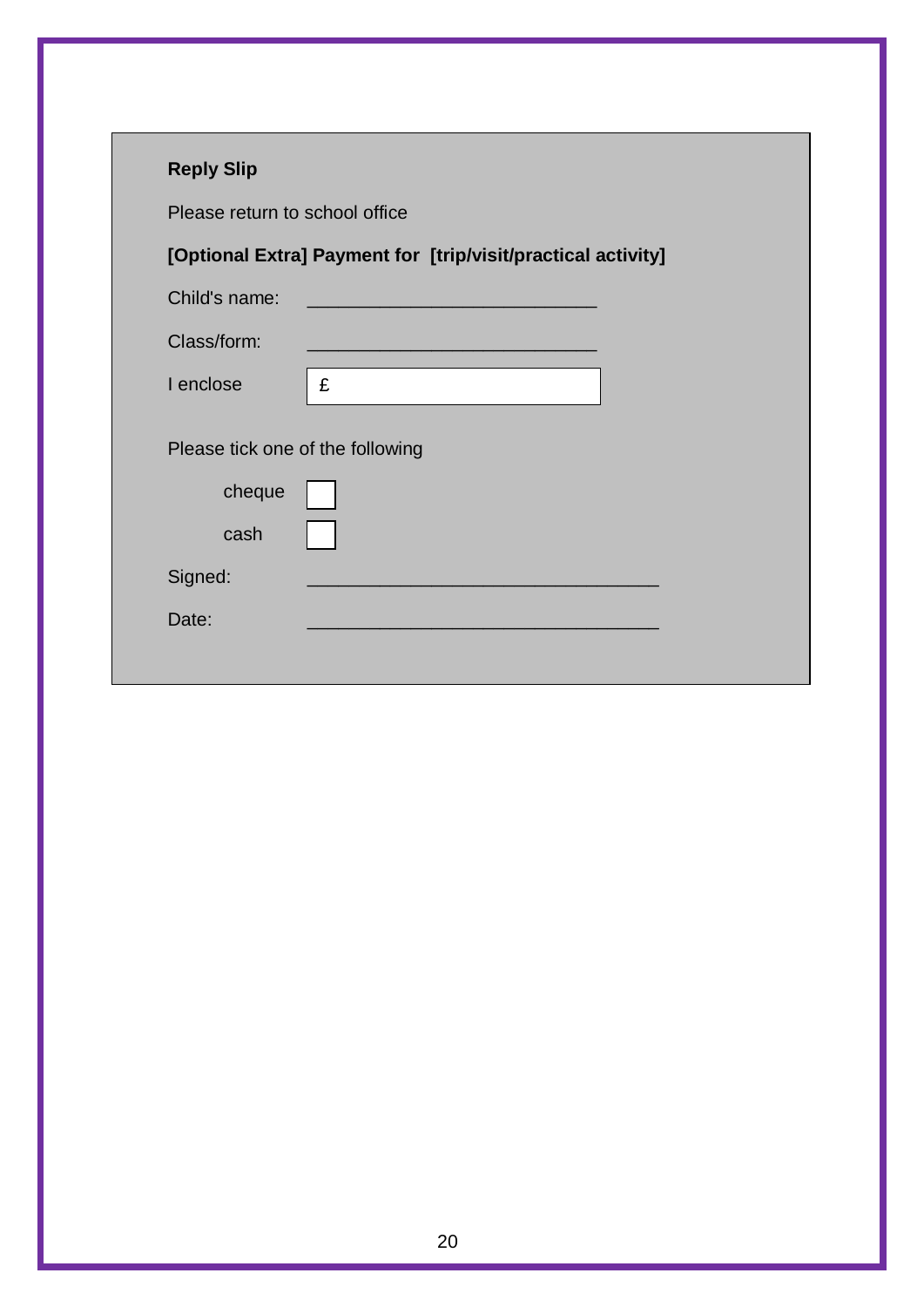**Sample letter [3]**

**Residential Trips**

Dear Parents,

#### **[child's name/year/subject]**

The school is organising a Residential Trip to **[place]** on **[date(s)]**.

Activities such as this are beneficial because they give pupils experiences they may not otherwise have.

No charge is being made for the activity or travel; however there is a charge of **[amount]** to cover the costs of board and lodging. To make your payment please complete the remittance slip below and return it with your payment in an envelope marked with your child's name, form and name of residential trip to the school office by **[date]**. Cheques should be made payable to **[name]**.

We do not ask parents who receive the following benefits to make a payment **[insert list of benefits]**. If you receive any of these, please complete the attached exemption slip and return it in an envelope marked with your child's name and form to the school office by **[date]**.

Thank you very much for your support.

Yours sincerely

**[name]**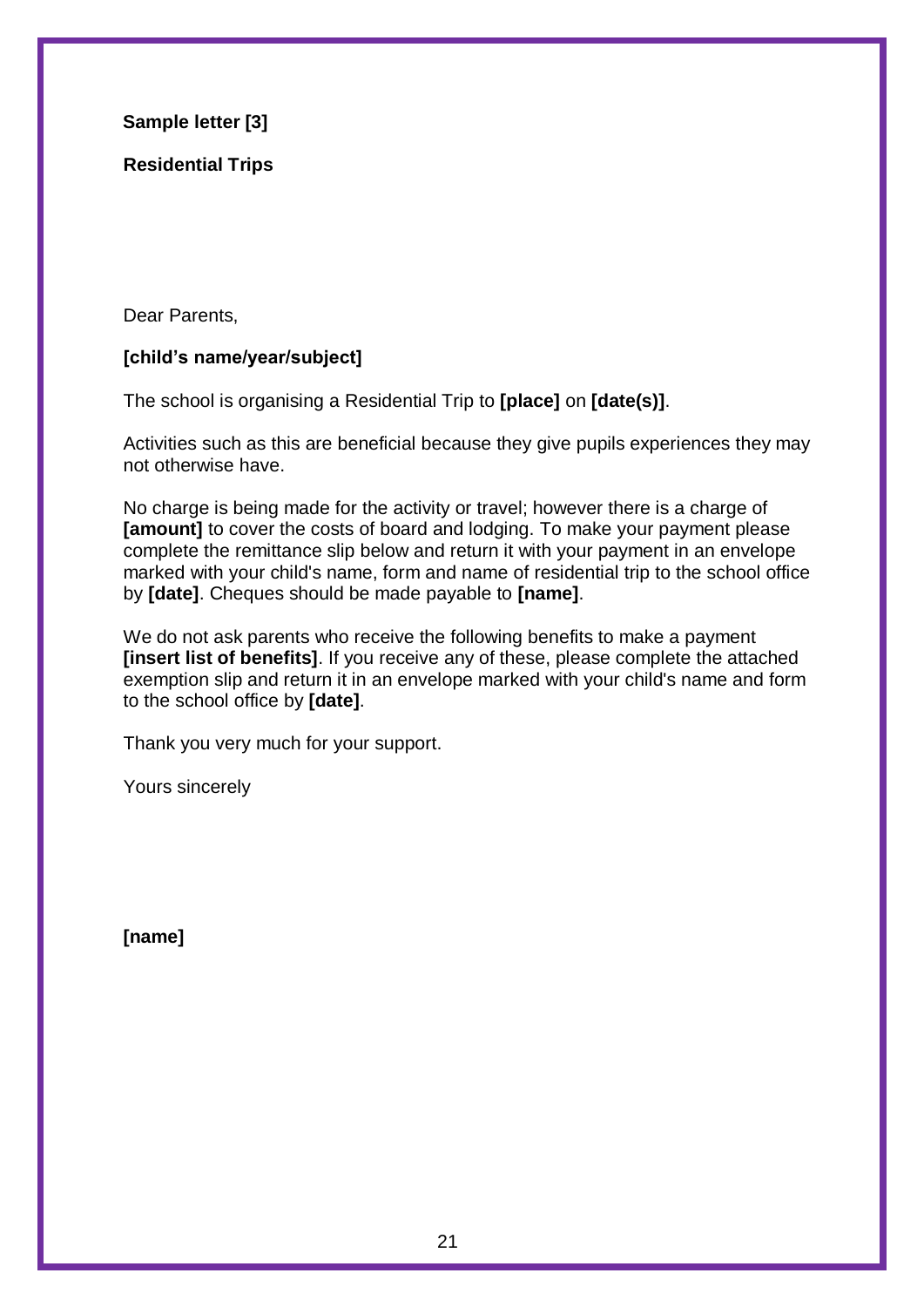# **Charging and Remissions Policy**

The Charging and Remission policy and procedure was passed for use in Broughton Primary School.